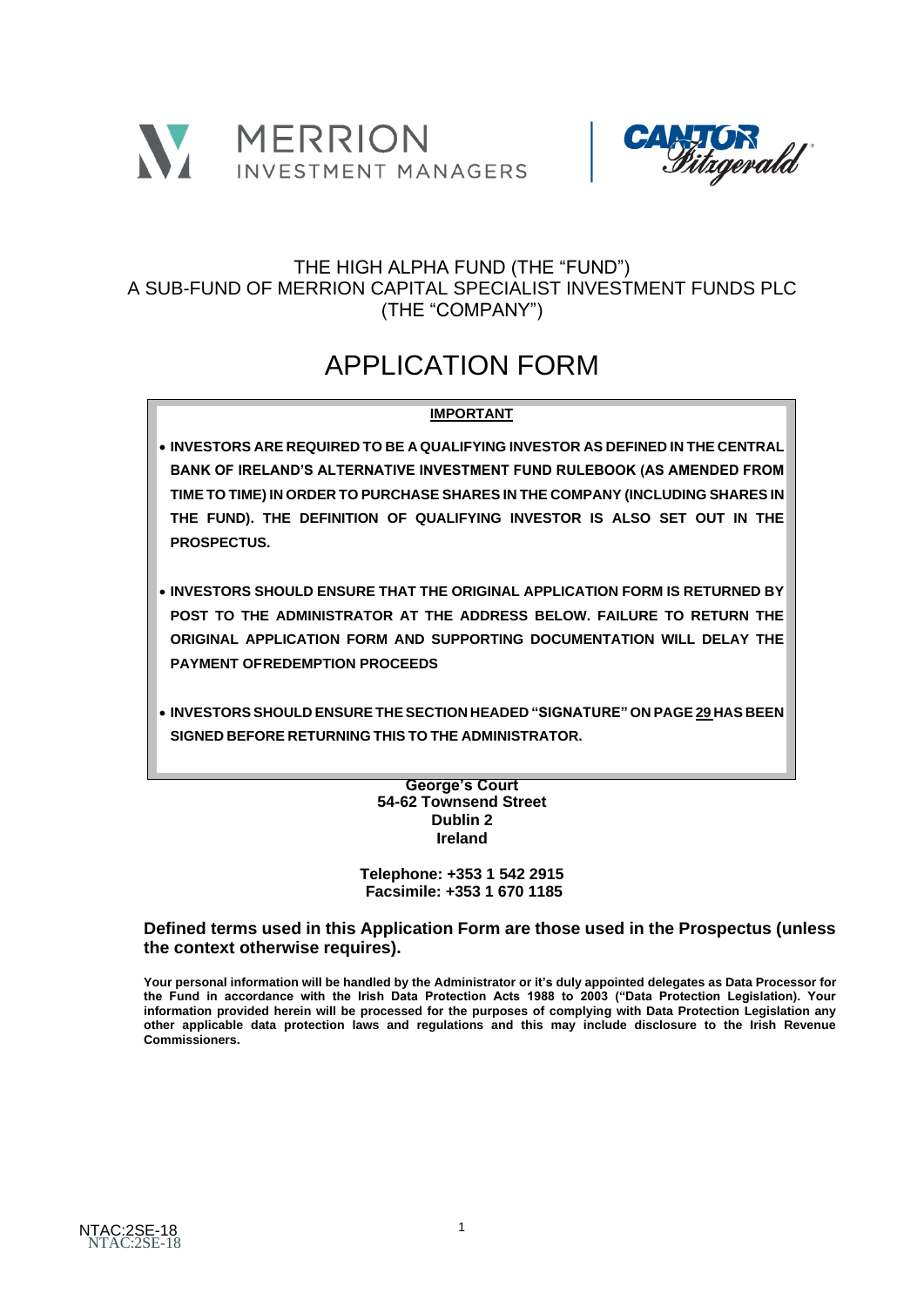#### **Please complete this Application Form in blue or black ink using BLOCK CAPITALS.**

This Application Form, together with the Money Laundering Verification Requirements [and the Declaration of Irish Residence outside Ireland]<sup>1</sup>, constitutes your agreement to subscribe for Shares in the Fund. You should post or fax this Application Form **(in which case the original Application Form and supporting documentation must also be forwarded)** to the Administrator at the address on the cover page;

Incomplete Application Forms (where compulsory information has not been provided) may be rejected and subscription monies received may be returned. If an application is rejected, the Administrator at the cost and risk of the Applicant will, subject to any applicable laws, return application monies or the balance thereof, without interest, expenses or compensation by electronic transfer to the account from which it waspaid.

| <b>INVESTOR TAX RESIDENCY</b>               |  |
|---------------------------------------------|--|
| PLEASE TICK $(\checkmark)$ THE RELEVANT BOX |  |
| A) NON-U.S. TAXPAYER                        |  |
| B) U.S. TAXPAYER*                           |  |
| C) ONE OR MORE JOINT                        |  |
| <b>APPLICANTS IS A U.S. TAXPAYER</b>        |  |
| D) NON-U.S. TAXPAYER HOLDING SHARES         |  |
| ON BEHALF OF A U.S. TAXPAYER                |  |

If B, C or D has been ticked then each U.S. taxpayer must complete and sign IRS Form W-9 to certify their tax identification number. The form can be downloaded fro[m www.irs.com.](http://www.irs.com/) **Failure to submit a completed IRS Form W-9 (where applicable) will result in a delay in the settling of redemption/dividend proceeds (no interest will accrue).**

\*"U.S. Taxpayer" is defined to include a U.S. citizen or resident alien of the United States (as defined for United States federal income tax purposes); any entity treated as a partnership or corporation for U.S. tax purposes that is created or organised in, or under the laws of, the United States or any state thereof (including the District of Colombia); any other partnership that is treated as a U.S. Taxpayer under U.S. Treasury Department regulations; any estate, the income of which is subject to U.S. income taxation regardless of source; and any trust over whose administration a court within the United States has primary supervision and all substantial decisions of which are under the control of one or more U.S. fiduciaries. Persons who have lost their U.S. citizenship and who live outside the United States may nonetheless, in some circumstances, be treated as U.S. Taxpayers.

An investor may be a "U.S. Taxpayer" but not a "U.S. Person". For example, an individual who is a U.S. citizen residing outside of the United States is not a "U.S. Person" but is a "U.S. Taxpayer".

U.S. Taxpayers will be required to furnish the Administrator with a properly executed IRS Form W-9. Amounts paid to Unitholders who are U.S. Taxpayers as a distribution from the Fund, or as gross proceeds from a redemption of Shares, will generally be reported to Unitholders who are U.S. Taxpayers and the IRS on an IRS Form 1099 (except as otherwise noted below). Failure to provide an appropriate and properly executed IRS Form W-9 (for Unitholders who are U.S. Taxpayers) may subject such Unitholders to backup withholding tax. Backup withholding tax is not an additional tax. Any amounts withheld may be credited against such Unitholders' U.S. federal income tax liability.

Tax exempt entities, corporations, non-U.S. Unitholders and certain other categories of Unitholders generally will not be subject to reporting on IRS Form 1099 or backup withholding, provided that, in the case of tax exempt entities and corporations such Unitholders furnish the Administrator with an appropriate and properly executed IRS Form W-9 certifying as to their tax exempt status.

#### PLEASE COMPLETE EITHER THE "MONETARY AMOUNT" OR THE "NO. OF SHARES" FIELD AND SPECIFY THE CURRENCY **OF INVESTMENT\***

| <b>Name of Fund</b>                                          | THE HIGH ALPHA FUND |
|--------------------------------------------------------------|---------------------|
| <b>Share Class</b>                                           |                     |
| <b>Monetary Amount (including</b><br>currency of investment) |                     |
| <b>Number of Shares</b>                                      |                     |
| <b>Amount in Words</b>                                       |                     |

<sup>&</sup>lt;sup>1</sup> Only applicable to Irish domiciled funds.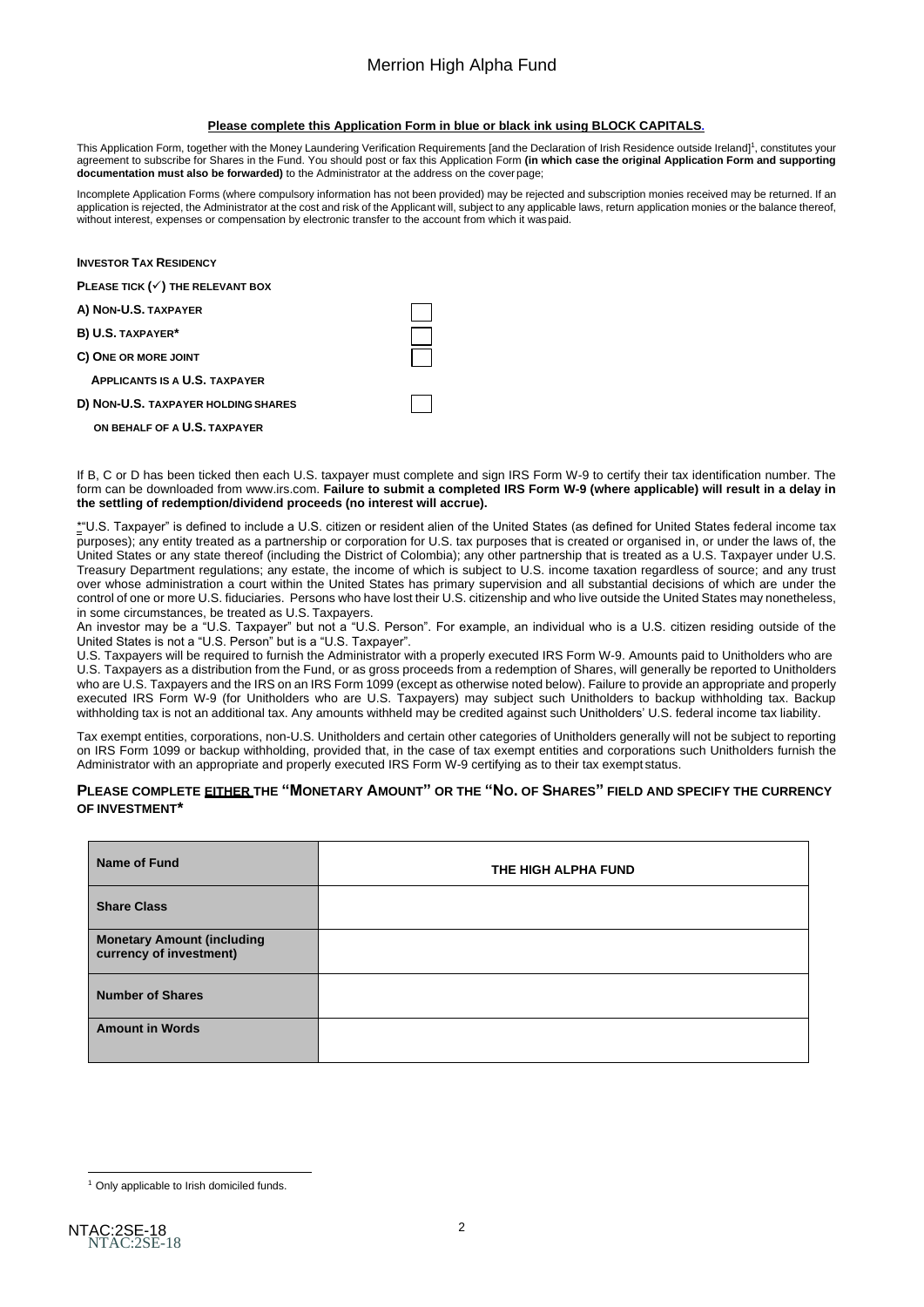| NAME(S) FOR REGISTRATION(BLOCK CAPITALS)*                                 |                                       |  |  |
|---------------------------------------------------------------------------|---------------------------------------|--|--|
| <b>SHAREHOLDER 1</b>                                                      | <b>SHAREHOLDER 2</b>                  |  |  |
| First Name & Family Name/Company Name*                                    | First Name & Family Name/Company Name |  |  |
| Street 1*                                                                 | Street 1                              |  |  |
| Street 2*                                                                 | Street 2                              |  |  |
| Town/Country/Postcode*                                                    | Town/Country/Postcode                 |  |  |
| Contact Telephone Number*                                                 | <b>Contact Telephone Number</b>       |  |  |
| Contact Fax Number & Email Address *                                      | Contact Fax Number & Email Address    |  |  |
| <b>SHAREHOLDER 3</b>                                                      | <b>SHAREHOLDER 4</b>                  |  |  |
| First Name & Family Name/Company Name                                     | First Name & Family Name/Company Name |  |  |
| Street 1                                                                  | Street 1                              |  |  |
| Street 2                                                                  | Street 2                              |  |  |
| Town/Country/Postcode                                                     | Town/Country/Postcode                 |  |  |
| <b>Contact Telephone Number</b>                                           | <b>Contact Telephone Number</b>       |  |  |
| <b>Contact Fax Number &amp; Email Address</b>                             | Contact Fax Number & Email Address    |  |  |
| Mailing address (if different from the address of the first named holder) |                                       |  |  |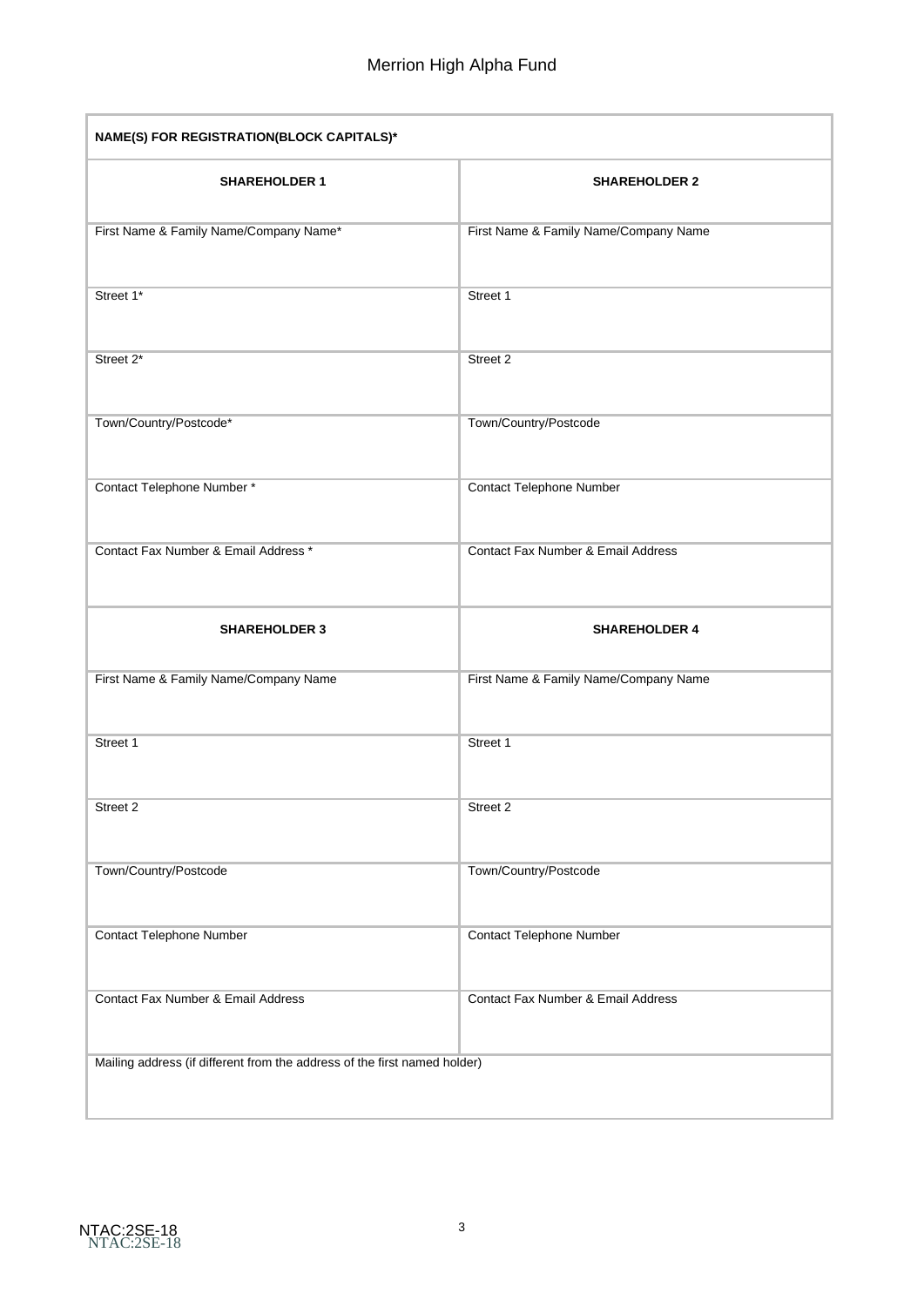## **Dealing Procedure**

All dealing instructions in relation to the Shares in the Fund must be received before the time(s) specified in the Prospectus of the Company and/or the relevant Supplement of the Fund as the case may be (together the "Prospectus"). Dealing instructions received after such times will generally be deemed to have been received for the next relevant dealing day.

#### **No redemption payment may be made until the original Application Form has been received and the Administrator is satisfied that all necessary anti-money laundering checks have been completed in full.**



By ticking the box opposite, I hereby consent to the provision of contract notes, statements and other reports by secured or encrypted electronic transmission, which may be issued from time to time by the Administrator in respect of my holdings in the Fund.

## **Banking Details - THIS SECTION MUST BE COMPLETED BY ALL APPLICANTS\***

#### **BANK ACCOUNT DETAILS FOR SETTLEMENT OF REDEMPTION**

| Name of Bank    |                 |
|-----------------|-----------------|
| A/c Name        |                 |
| Address of Bank |                 |
| A/c Number      |                 |
| Sort Code       |                 |
| IBAN:           |                 |
| Swift Code      | Reference Code: |

#### *NOTE: NO THIRD PARTY PAYMENTS WILL BE UNDERTAKEN.*

#### NOTE: A REQUEST TO CHANGE BANK ACCOUNT DETAILS MUST BE MADE IN WRITING TO THE ADMINISTRATOR AND MUST BE *ACCOMPANIED BY A BANK STATEMENT OR BANKER'S REFERENCE.*

| <b>NOTES:</b> |                                                                                                                                                                                                                                                                                                                                                                                                     |
|---------------|-----------------------------------------------------------------------------------------------------------------------------------------------------------------------------------------------------------------------------------------------------------------------------------------------------------------------------------------------------------------------------------------------------|
| (a)           | Requests for redemption payments to be made by telegraphic transfer will be subject to bank charges. Such charges will<br>normally be payable by the Shareholder although the Company has the discretion to determine that these charges should<br>be borne by the Fund or the relevant Share Class thereof.                                                                                        |
| (b)           | If subscribing for Shares in more than one sub-fund of the Company investors must clearly mark the payment reference<br>accounts for each particular sub-fund and the sub-account.                                                                                                                                                                                                                  |
| (c)           | The Base Currency of the Fund and the designated currency of any Shares will be set out in the Prospectus and is also<br>noted above. Applications for Shares shall be accepted in the Base Currency of the relevant sub-fund or the designated<br>currency of the relevant Share Class. At the discretion of the Fund, applications may be accepted in currencies other than<br>the Base Currency. |
| (d)           | Any subscription proceeds paid in currencies other than the Base Currency of the relevant sub-fund or the designated<br>currency of the relevant Share Class will be converted into that currency at prevailing exchange rates. This foreign exchange<br>transaction will be arranged by the Administrator at the cost and risk of the relevant investor.                                           |
| ۱۵۱           | Please ensure that you have read the Prospectus before completing this Application Form Defined terms used in this                                                                                                                                                                                                                                                                                  |

(e) Please ensure that you have read the Prospectus before completing this Application Form. Defined terms used in this Application Form are those used in the Prospectus (unless the context otherwiserequires).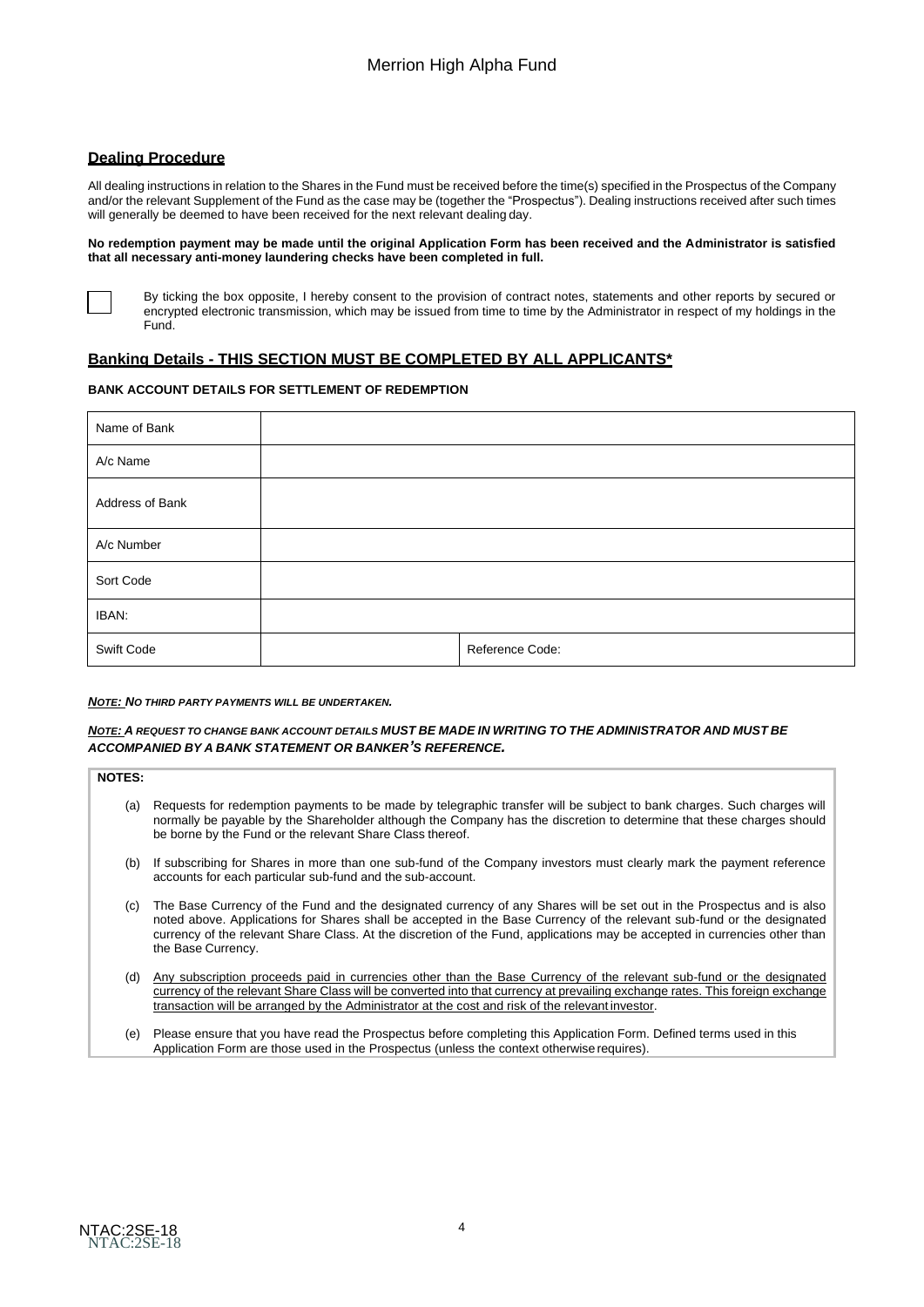# **Method of Payment**

- □ Please pay monies in accordance with the deadlines outlined in the Prospectus.
- □ Please remit payment to the following bank account:-
- □ **Note:** *Monies must come from the account of the investor.*

|                                                        | <b>FOR EURO SETTLEMENT</b><br>The High Alpha Fund                                                                                                | <b>FOR GBP SETTLEMENT</b><br>The High Alpha Fund                                                                                              | <b>FOR USD SETTLEMENT</b><br>The High Alpha Fund                                                                                                 |
|--------------------------------------------------------|--------------------------------------------------------------------------------------------------------------------------------------------------|-----------------------------------------------------------------------------------------------------------------------------------------------|--------------------------------------------------------------------------------------------------------------------------------------------------|
| To Intermediary<br>Bank:                               | Barclays Bank Plc, Frankfurt                                                                                                                     | Barclays Bank Plc, London                                                                                                                     | The Northern Trust International<br>Banking Corporation, New<br>Jersey, USA                                                                      |
| <b>SWIFT Code 1:</b>                                   | <b>BARCDEFF</b>                                                                                                                                  | BARCGB22                                                                                                                                      | 026001122 CNORUS33                                                                                                                               |
| <b>Beneficiary Bank</b>                                | The Northern Trust International<br>Banking Corporation, New Jersey                                                                              | The Northern Trust International<br>Banking Corporation, New Jersey                                                                           |                                                                                                                                                  |
| <b>SWIFT Code 2:</b>                                   | CNORUS33                                                                                                                                         |                                                                                                                                               | Sort Code: 026001122                                                                                                                             |
| A/C Name:                                              | <b>Merrion Capital Specialist</b><br><b>Investment Fund Plc</b>                                                                                  | <b>Merrion Capital Specialist</b><br><b>Investment Fund Plc</b>                                                                               | Northern Trust (Guernsey)<br>Limited (BBCOGGSP)                                                                                                  |
| <b>Beneficiary A/C</b><br>Number:                      | 627653-20019                                                                                                                                     | 627653-20019                                                                                                                                  | 112318-20273                                                                                                                                     |
| For further credit to<br>account no /<br>IBAN:         | 0210472800                                                                                                                                       | GB64BARC20325353529495                                                                                                                        | 13092                                                                                                                                            |
| For further credit to<br>account name:                 | <b>Northern Trust Fiduciary</b><br>Services (Ireland) Limited as<br>custodian to to Merrion Capital<br><b>Specialist Investment Funds</b><br>plc | <b>Northern Trust Fiduciary</b><br>Services (Ireland) Limited as<br>custodian to Merrion Capital<br><b>Specialist Investment Funds</b><br>pic | <b>Northern Trust Fiduciary</b><br>Services (Ireland) Limited as<br>custodian to to Merrion Capital<br><b>Specialist Investment Funds</b><br>plc |
| Ref: Fund Name &<br>client register no or<br>agent no: | The High Alpha Fund                                                                                                                              | The High Alpha Fund                                                                                                                           | The High Alpha Fund                                                                                                                              |
| *Reference:<br>[Contract note<br>numberl               |                                                                                                                                                  |                                                                                                                                               |                                                                                                                                                  |

#### **Please specify your Ordering Institution details for subscriptions\***

| Currency                                                                 | <b>Correspondent Bank</b> |  |
|--------------------------------------------------------------------------|---------------------------|--|
| Swift                                                                    | <b>Account Number</b>     |  |
| Return of Values (Investment Undertakings) Regulations 2013 <sup>2</sup> |                           |  |

The Company must collect additional information in order to satisfy Return of Values (Investment Undertakings) Regulations 2013(S.I. 245 of 2013). Therefore any individual, company or any unincorporated body of persons which are an Irish resident or ordinarily Irish resident must provide the following additional information:

| Tax Identification Number (TIN) / PPS Number |  |
|----------------------------------------------|--|
|                                              |  |

#### **Any** *one* **of the following additional documents is required to verify the TIN or PPS Number (either a copy or the original is sufficient)**

P60 P45 P21 Balancing Statement Payslip (where employer is identified by name or tax number) Drug Payment Scheme Card European Health Insurance Card Tax Assessment Tax Return Form PAYE Notice of Tax Credits Child Benefit Award Letter /Book Pension Book

<sup>2</sup> Only for Irish IUTs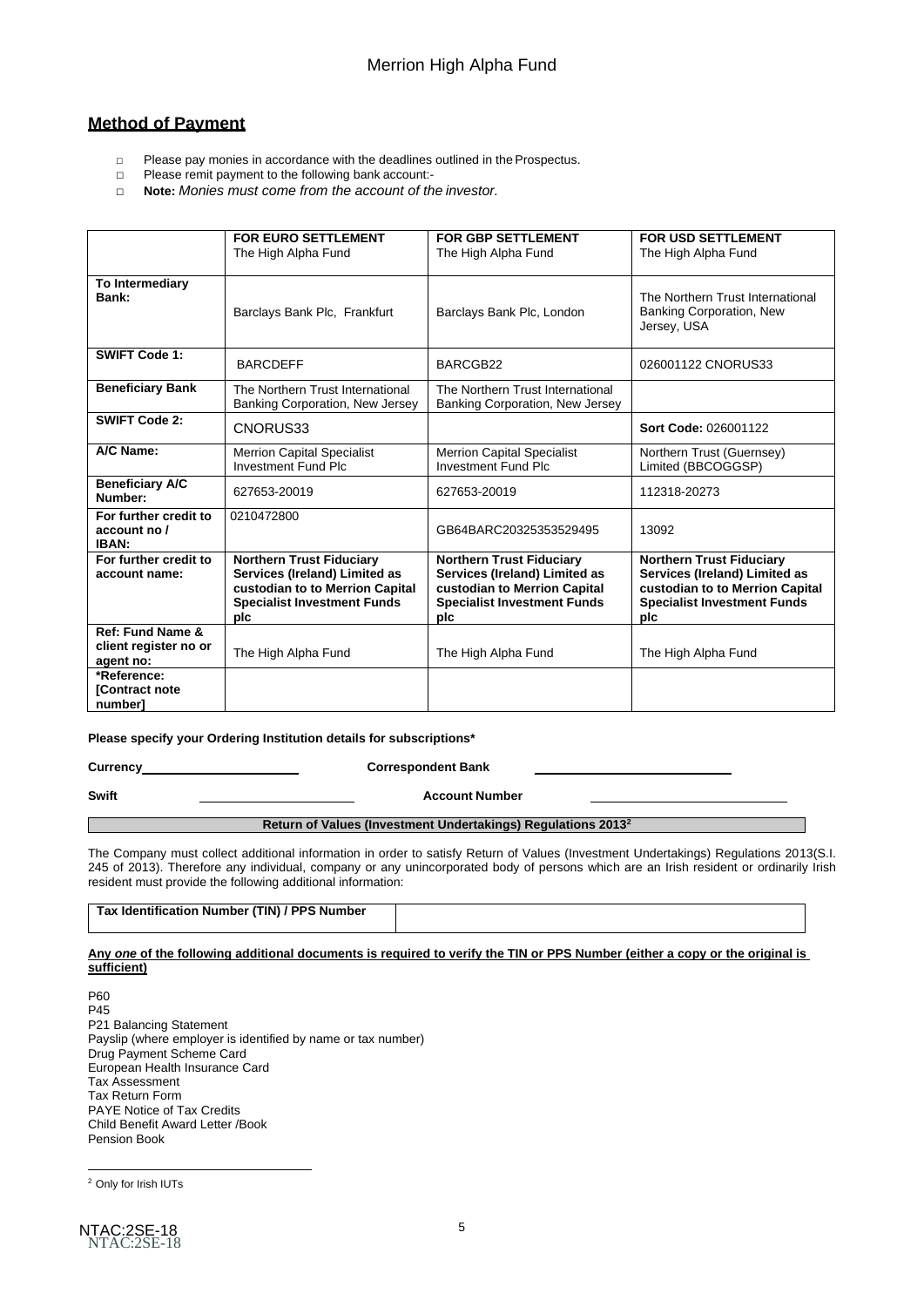Social Services Card Public Services Card

In addition, any printed documentation issued by the Revenue Commissioners or by the Department of Social Protection which contain your name, address and tax reference number will also be acceptable. In the case of <u>joint account holders</u>, the additional **documentation is required for each applicant.**

*Your personal information will be handled by the Administrator or it's duly appointed delegates as Data Processor for the Company in*  accordance with the Data Protection Acts 1988 to 2003. Your information provided herein will be processed for the purposes of complying with the Return of Values (Investment Undertakings) Regulations 2013 and this may include disclosure to the Irish Revenue *Commissioners.*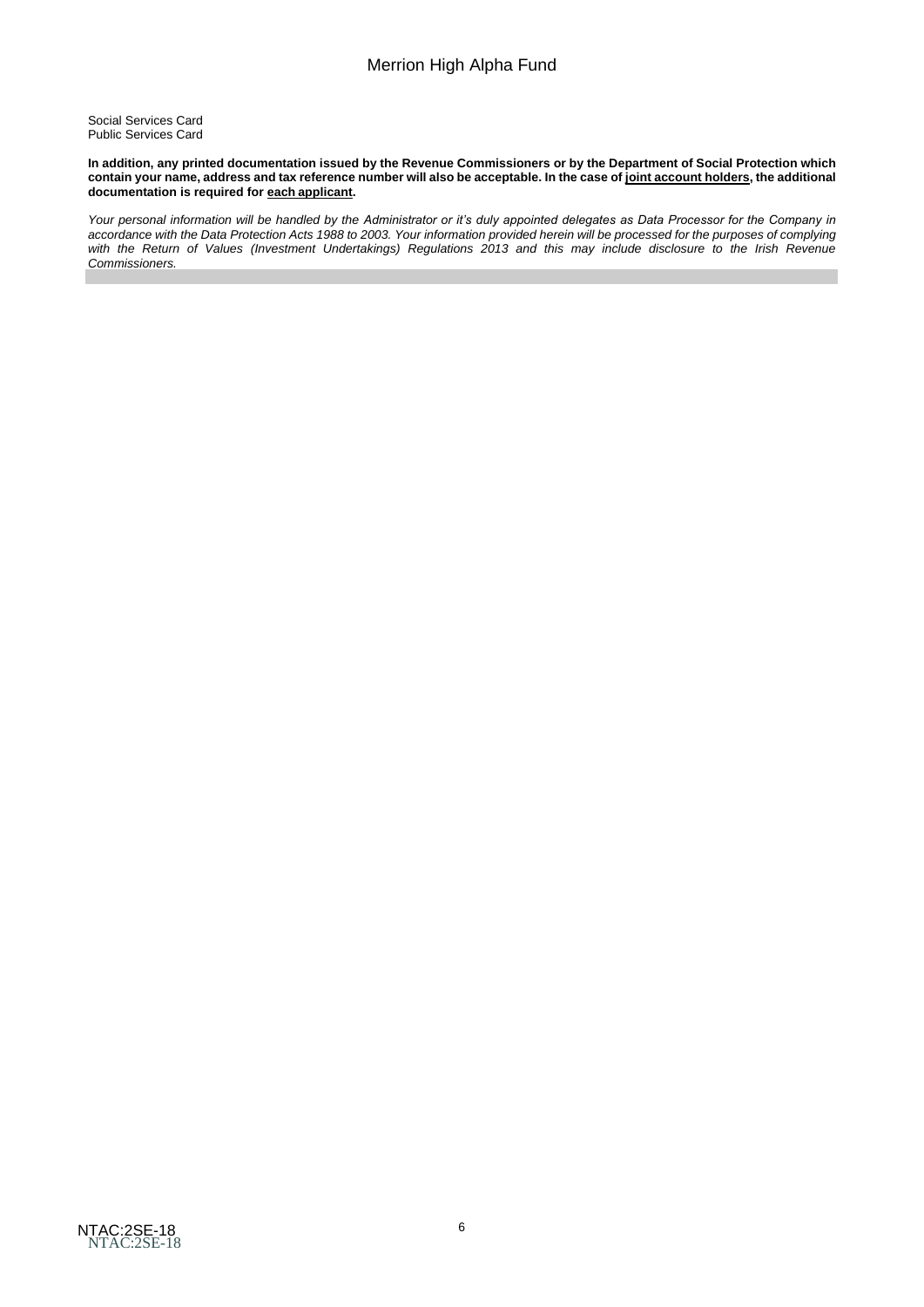#### **Due Diligence Documentation**

**Due Diligence Documentary Requirements in accordance with The Criminal Justice (Money Laundering and Terrorist Financing) Act, 2010(The 'CJA 2010') as amended and updated by The criminal Justice Act 2013 (The 'CJA 2013').**

#### **1. Guide to completing this form.**

**Part I**- This section must be completed by all applicants.

**Part II**- Please provide the due diligence documentation outlined in this section.

#### **2. Certification of Documents – Required for High Risk countries**

Certified copies of personal identification documents and corporate documentation are required for certain identified investors. Documents must be a 'certified true copy of original'.

In terms of certifying a document as a true copy, certification means that there is an original signature on the document from a suitable person.

Suitable persons include:

- ➢ An authorised signatory of a Regulated Financial Institution or Credit Institution.
- $\triangleright$  An authorised signatory of a Financial Adviser.
- ➢ A Justice of the Peace.
- ➢ A Notary Public or Practicing Solicitor.
- ➢ A Practicing Chartered or Certified Public Accountant.
- ➢ Medical Professional
- ➢ A person authorised to sign on behalf of an Embassy or a Consul.
- ➢ A Police Officer.

Certification of each document should include:

 $\triangleright$  A signed statement confirming that this document is a true and accurate copy of the original document as seen by the person certifying the document.

- $\triangleright$  The name (in block capitals), occupation and contact details (address, telephone number and email address) of the person certifying the document, as a true copy of the original document.
- The date of certification of the document, as a true copy of the original document.

Note 1: Where the document, being certified as a true copy of the original document, contains a photograph, the person certifying the document as a true copy should also confirm that this a true likeness of the person named in the document.

**Note 2:** The document being provided as a true and accurate copy of the original document must include a wet ink signature of the person certifying the document as a true and accurate copy of the original document (i.e. no scanned or photocopied copies of the document being certified as a true copy of the original document, can be accepted).

**Note 3:** For multiple page documents, the certifier should sign or initial each page of the copy and confirm on the first or last page of the document the actual number of pages in the document.

**Note 4:** Where available, the statement of certification as a true copy of the sighted original should be accompanied by the professional stamp or seal of the certifier.

**Note 5:** When certifying documents as true copies, the certifier should not be a close family member of, or have any apparent or potential conflicts of interest with, the investor.

#### **3. English Translations**

Where due diligence documents are provided in a language other than English, the prospective investor should, at the same time, provide a relevant extract translated by an independent source confirming also the adequacy of the foreign language documents.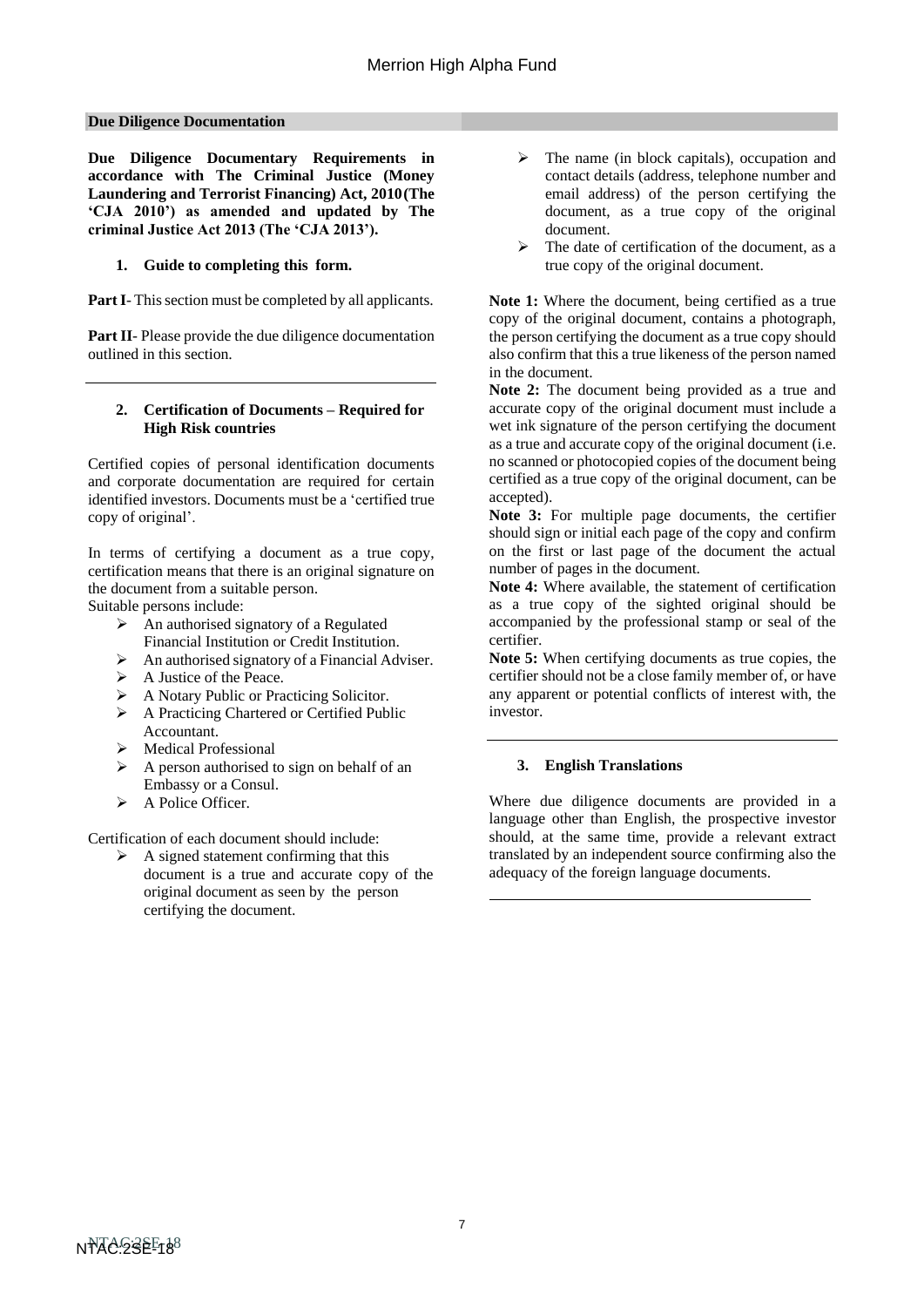#### **Due Diligence Documentation- Investor Type**

#### **Part I – All Investors**

#### **Please tick investor type below (Please note, investor type indicates the documents required to open account):**

| Private/ Unlisted Company                                   | <b>Charities</b>                     |  |
|-------------------------------------------------------------|--------------------------------------|--|
| Partnership                                                 | Trusts/Foundations                   |  |
| <b>Listed Company</b>                                       | Collective Investment Scheme/Fund    |  |
| Subsidiary of a Listed Company                              | $\Box$ School, college or university |  |
| Regulated Credit or Financial Institution                   | $\Box$ Pension Schemes               |  |
| Nominee Company                                             | Trade Unions                         |  |
| Government Body or Public Authority                         | Church                               |  |
| Individual                                                  | Other-Please specify:                |  |
| Please confirm whether you are a Politically Exposed Person |                                      |  |

*A Politically Exposed Person ('PEP') means an individual (or family member or close associate of such individual) who is, or has, at any time in the preceding 12 months, been entrusted with a prominent public function.*

# **Due Diligence Documentation- Leverage Across Investments**

I hereby authorize NTIFASIL (the administrator) to leverage the due diligence documentation provided for the purposes of compliance with applicable regulatory requirements across all investments which I currently hold/ may hold in the future across all funds which are administered by NTIFASIL

#### **Due Diligence Documentation- Ultimate Beneficial Owner**

Ultimate Beneficial Owners are individuals who directly or indirectly hold ownership of 25% or more of the shares or voting rights in an entity, or otherwise exercise control over the management of the entity. **The Ultimate Beneficial Owner section must be completed. Non-completion could delay acceptance of subscription.**

**\*** In cases where shareholder(s) are entities with over 25% ownership or control, please provide the details of Individual(s) who hold beneficial ownership over 25%.

Please complete the below:

| Name | Address | %         | Nationality | Date of Birth |
|------|---------|-----------|-------------|---------------|
|      |         | Ownership |             |               |
|      |         |           |             |               |
|      |         |           |             |               |
|      |         |           |             |               |
|      |         |           |             |               |

|      | <b>Note:</b> If there is/ are no Individual(s) with a beneficial interest of 25% or more (either directly or indirectly) of the shares |  |
|------|----------------------------------------------------------------------------------------------------------------------------------------|--|
|      | or voting rights of the entity, or anyone that otherwise exercises control of the entity (where applicable), please check the          |  |
| box. |                                                                                                                                        |  |

Declaration - I/We declare that the information contained in this form and the attached documentation, if any, is true and accurate to the best of my/our knowledge and belief.

| Signature 1 | <b>Print Name</b> | Date |
|-------------|-------------------|------|
| Signature 2 | Print Name        | Date |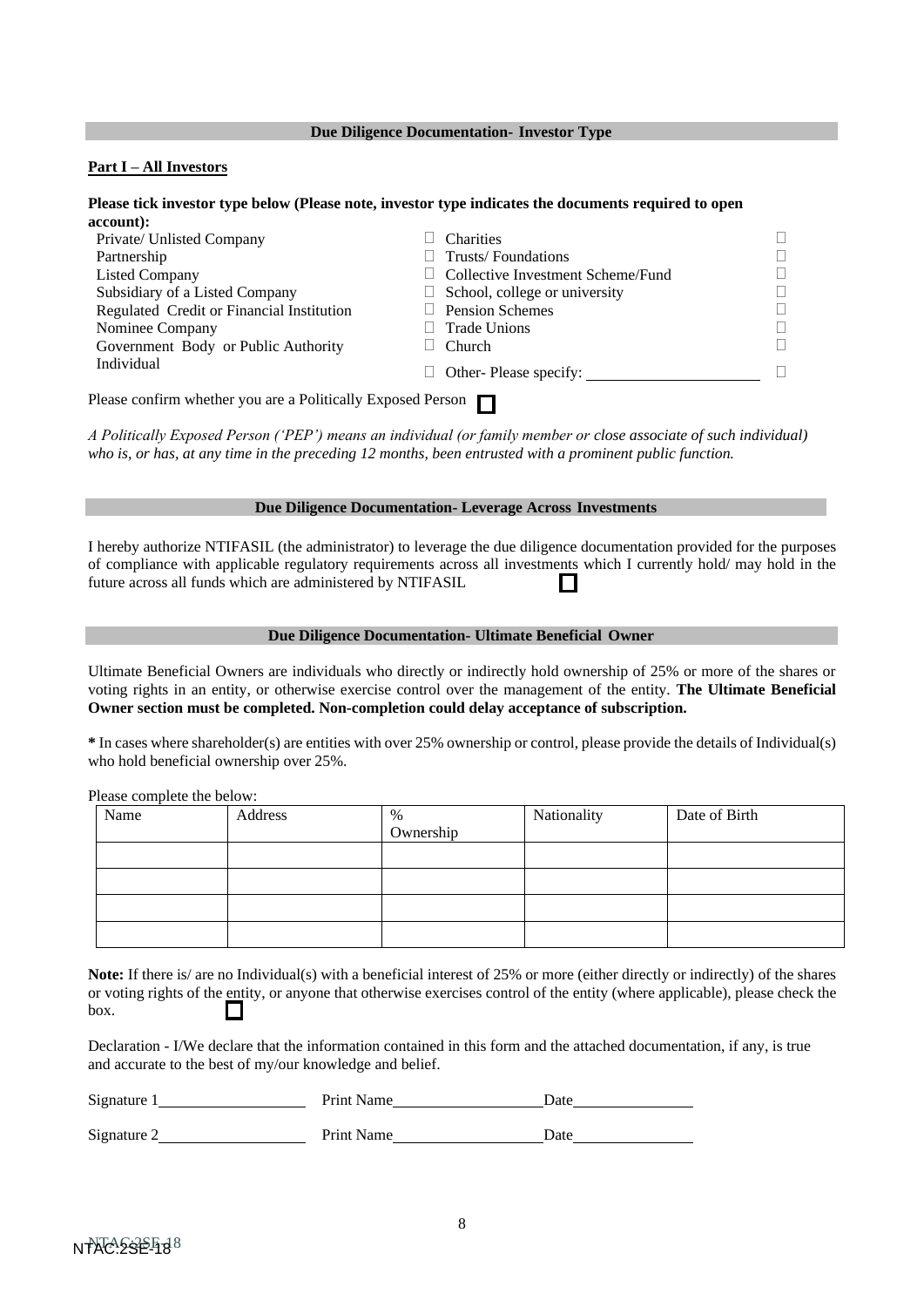### **Related Person Detail**

Full names of all Related Persons:

- In the case of a company, Related Persons means the directors.
- In the case of a Partnership, Related Persons means the partners.
- In the case of a limited liability company (LLC), Related Persons means the managing members.
- In the case of a trust, foundation or similar entity, Related Persons means the trustees.
- In the case of a charity/government body/ university/ school/ college/ club/ society, Related Persons means the authorising officers/ board members/ officials.

|    | 2.  |
|----|-----|
| 3. | 4.  |
| 5. | 6.  |
| 7. |     |
| 9. | 10. |
|    | 12. |

#### **Due Diligence Documentation- Requirements**

## **Part II- Due Diligence Requirements**

Outlined below is guidance on the documentation which the Fund/ ICAV/ Manager & Northern Trust (as Administrator) will require when undertaking due diligence to establish the identity of an investor and verify same to the extent warranted by risk.

## **The Fund/ICAV/ Manager & Administrator hereby reserves the right to request such further information and/or documentation from investors as is necessary from time to time to satisfy Irish regulatory requirements.**

Examples of Photographic Identity Documentation

- Current passport.
- Current driving licence.
- Current national identity card.
- Current identification form with the photo signed by a police officer or equivalent.
- Social welfare/revenue card or any identity document with photographic identity issued by a government department.

## Examples of Proof of Address

- Bank statements/credit card statements.
- Utility bill.
- Household/motor insurance certificate and renewal notices.
- Correspondence from local authorities.
- Correspondence from the revenue commissioners or equivalent.
- Correspondence from any government body.
- Driving licence which confirms the address provided it has not also been used to satisfy the photographic identity requirement above.
- Payslip or salary advice dated within the previous 6 months.
- Confirmation of address from a lawyer or financial institution.

**Note: All documentation must reflect the current residential address and must be dated within the previous 6 months other than in the case of an official document known to be issued only or typically at fixed intervals of**  more than 6 months, in which case such document may be accepted during that period, to a maximum of 12 months **(e.g. correspondence from local authorities).**

Letter of Assurance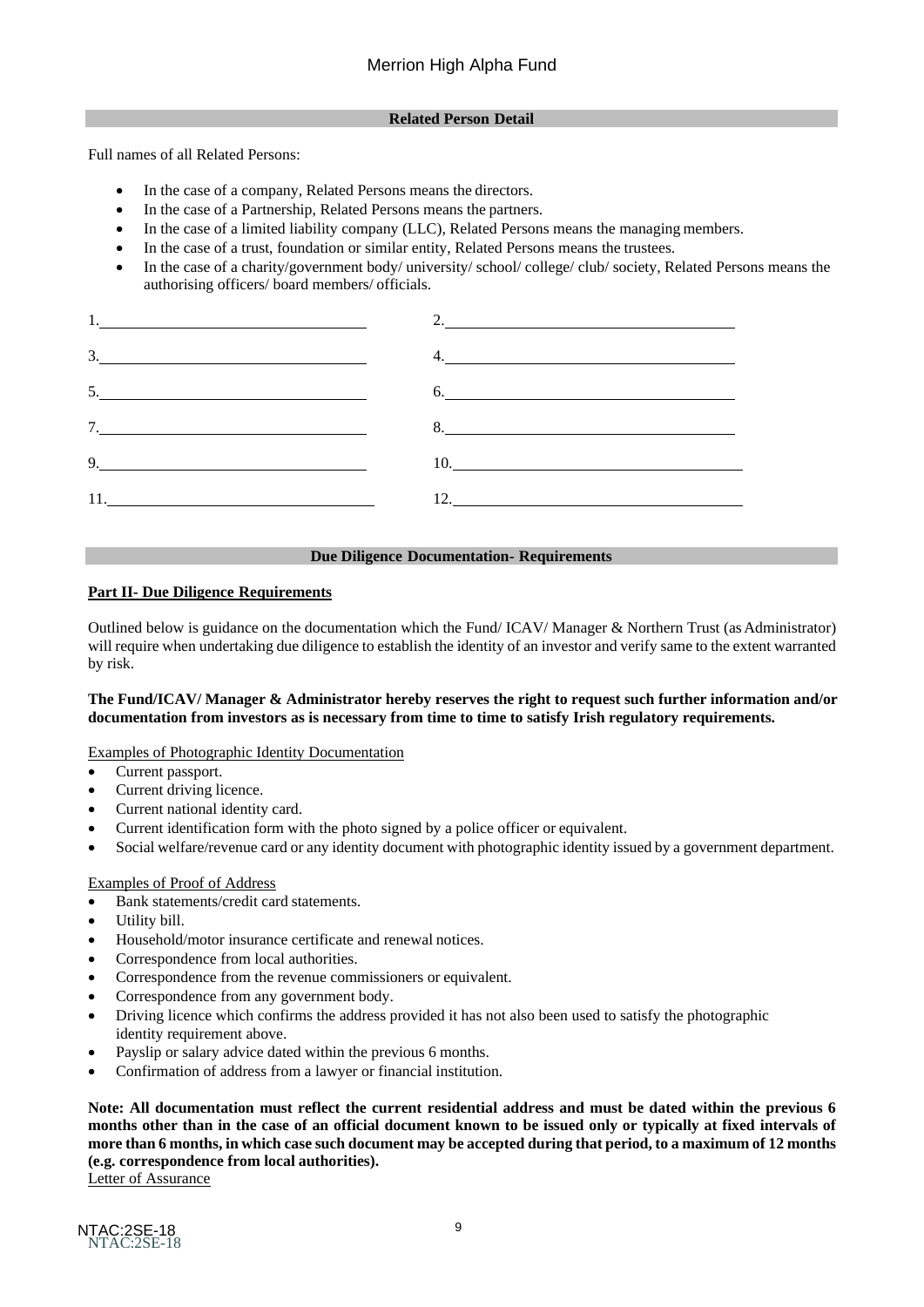Please contact Northern Trust for a template letter of assurance if required.

### **Note: Investors are required to notify the Fund/ICAV Manager & Northern Trust of any changes to the AML information which was previously provided (e.g. changes in directors/controllers or beneficial owners).**

#### **Prescribed Countries (i.e. jurisdictions where a presumption of comparability with Ireland may be made)**

Australia, Austria, Belgium, Brazil, Bulgaria, Canada, Channel Islands, Cyprus, Czech Republic, Denmark, Estonia, Finland, France, Germany, Greece, Hong Kong, Hungary, Iceland, India, Ireland, Isle of Man, Italy, Japan, Latvia, Liechtenstein, Lithuania, Luxembourg, Malta, Mexico, Netherlands, Norway, Poland, Portugal, Romania, Singapore, Slovakia, Slovenia, South Africa, South Korea, Spain, Sweden, Switzerland, United Kingdom, United States.

The Dutch overseas territories of Netherlands Aruba, Curacao, Sint Maarten, Bonaire, Sint Eustatius and Saba.

The French overseas territories of Mayotte, New Caledonia, French Polynesia, Saint Pierre and Miquelon and Wallis & Futuna.

#### **Deemed High Risk Countries**

Afghanistan, Albania, Angola, Azerbaijan, Bahamas, Bangladesh, Belarus, Belize, Benin, Bolivia, Bosnia and Herzegovina, Burma (Myanmar), Burundi, Cape Verde, Central African Republic, Chad, China, Colombia, Comoros, Congo Democratic Republic, Congo Republic, Costa Rica, Cuba, Cyprus, Democratic People's Republic of Korea (North Korea), Dominican Republic, Ecuador, Egypt, El Salvador, Equatorial Guinea, Eritrea, Ethiopia, Ghana, Guatemala, Guinea Bissau, Guinea, Guyana, Haiti, Honduras, India, Iran, Iraq, Ivory Coast (Cote d'Ivoire), Jamaica, Jordan, Kazakhstan, Kyrgyzstan, Laos, Latvia, Lebanon, Liberia, Libya, Liechtenstein, Macau, Maldives, Mali, Mauritania, Mexico, Moldova, Monaco, Montenegro, Morocco, Myanmar (Burma), Nauru, Nicaragua, Nigeria, Pakistan, Palestinian Territories, Panama, Peru, Russia, Saint Kitts and Nevis, Saudi Arabia, Senegal, Serbia, Sierra Leone, Somalia, South Sudan, Sri Lanka, Sudan, Syria, Tajikistan, Tanzania, Trinidad and Tobago, Tunisia, Turkey, Turkmenistan, Uganda, Ukraine, United Arab Emirates, Uzbekistan, Vanuatu, Venezuela, Yemen & Zimbabwe

**Note: Northern Trust reviews the risks associated with all locations on a regular basis. The risk associated with a location may change over time. Northern Trust reserves the right to apply a different risk rating than shown in this document.**

#### **Regulated Credit or Financial Institution**

**Where the applicant is a Regulated Credit or Financial Institution from one of the above referenced Prescribed Countries:**

1. Please provide proof of regulation.

**Where the applicant is a Regulated Credit or Financial Institution but is not regulated in a Prescribed Country please provide the following confirmations/documentation:**

- 1. Full name of the company
- 2. Registered number of the company
- 3. Registered legal address and principal business address of the company
- 
- 4. Details of Directors of the company<br>5. Details of any Beneficial Owner ben Details of any Beneficial Owner beneficially entitled to more than 25% of the share capital, profit or voting rights or otherwise exercising control over the management of the company.

Note: Where the Beneficial Owner is a corporate entity, Northern Trust requires details of the ultimate Beneficial Owners (this can be demonstrated through an organisation chart signed by an authorised signatory or shareholder register confirming the identity of the ultimate Beneficial Owner).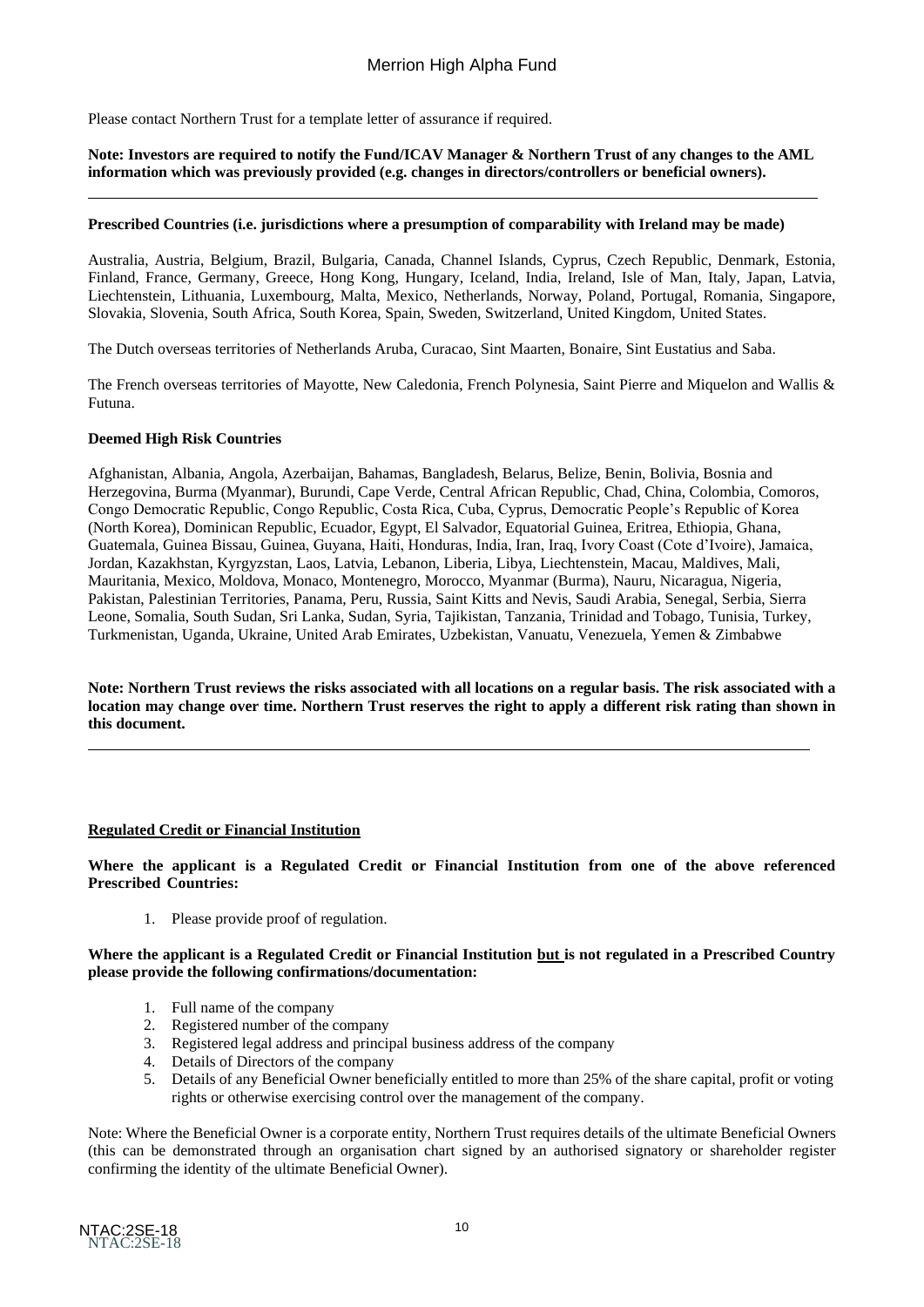- 6. Confirmation as to whether the company is investing on its own behalf or on behalf of underlying investors and (as applicable) confirmation of any underlying investor who is a Beneficial Owner of the proposed investment.
- 7. One or more of the following:
	- Extract from the relevant company registry providing details of the company; and/or
	- Copy of the certificate of incorporation or equivalent of the company; and/or
	- Copy of the Memorandum and Articles of Association or equivalent of the company; and/or
	- Copy of the latest audited financial statements of the company.

#### **Where the applicant is domiciled in an aforementioned high risk jurisdiction, the following is also required:**

- 8. Photographic identity document and proof of address for 2 directors of the company.
- 9. Due diligence documentation (by reference to the legal form of the entity) for any Beneficial Owner beneficially entitled to more than 25% of the share capital, profit or voting rights or otherwise exercising control over the management of the company.
- 10. Where the company is investing on behalf of underlying investors, due diligence documentation (by reference to the legal form of the investor) for any Beneficial Owner of the proposed investment.

#### **Where the applicant is domiciled in an aforementioned high risk jurisdiction, documentation should be certified as true copies of the original.**

#### **Nominee Company**

#### **Where the applicant is a Regulated Nominee Company of a Credit or Financial Institution from one of the above referenced Prescribed Countries:**

1. Please provide proof of regulation.

#### **Where the applicant is an Unregulated Nominee Company of a Regulated Credit or Financial Institution from one of the above referenced Prescribed Countries please provide the following:**

- 1. Letter of Assurance from the Regulated Credit or Financial Institution.
- 2. Proof of regulation for the Regulated Credit or Financial Institution.

#### **or**

#### **Please provide the following confirmations/documentation**

- 1. Full name of the Nominee Company.
- 2. Registered number of the Nominee Company.
- 3. Registered legal address and principal business address of the Nominee Company.
- 4. Details of the directors of the Nominee Company.
- 5. Proof of regulation for the Regulated Parent Company.
- 6. Identify any beneficial owner of the investment through the Nominee Company.
- 7. One or more of the following:
	- Extract from the relevant company registry providing details of the Nominee company; and/or
	- Copy of the certificate of incorporation or equivalent of the Nominee Company; and/or
	- Copy of the Memorandum and Articles of Association or equivalent of the Nominee Company; and/or
	- Copy of the latest audited financial statements of the Nominee Company.

#### **Where the applicant is domiciled in an aforementioned high risk jurisdiction, the following is also required:**

- 8. Photographic identity document and proof of address for 2 directors or one director and one authorised signatory of the Nominee Company.
- 9. Due diligence documentation (by reference to the legal form of the entity) for any Beneficial Owner of the Nominee Company.

#### **Where the applicant is domiciled in an aforementioned high risk jurisdiction, documentation should be certified as true copies of the original.**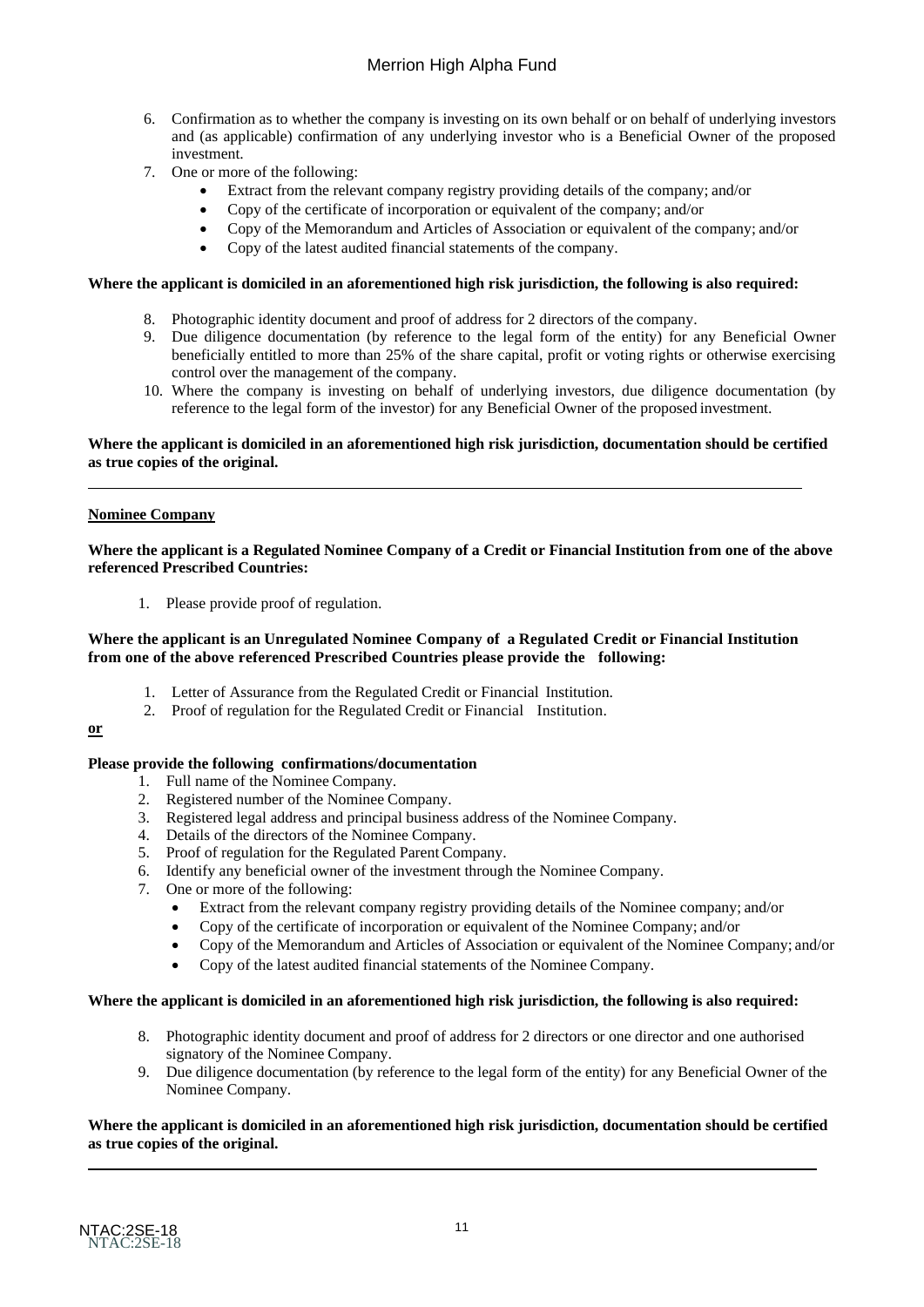## **Listed Company**

**Where the applicant is a company listed on a regulated financial market in an EEA (European Economic Area)**  State or a regulated financial market in a place other than an EEA State, being a place that imposes on companies **whose securities are admitted to trading on the market disclosing requirements consistent with legislation of the European Communities.**

1. Please provide proof of listing.

#### **Where the applicant is not a Listed Company on an above referenced regulated financial market please provide the following confirmations/documentation:**

- 1. Proof of listing of the company.
- 2. Full name of the company.
- 3. Registered number of the company.
- 4. Registered legal and principal business address of the company.
- 5. Details of the directors of the company.
- 6. Details of any beneficial owners who own more than 25% of the share capital, profit or voting rights or exercise control over management of the company.

Note: Where the Beneficial Owner is a corporate entity, Northern Trust requires details of the ultimate Beneficial Owners (this can be demonstrated through an organisation chart signed by an authorised signatory or shareholder register confirming the identity of the ultimate Beneficial Owner).

- 7. Confirmation as to whether the company is investing on its own behalf or on behalf of underlying investors and (as applicable) confirmation of any underlying investor who is a Beneficial Owner of the proposed investment.
- 8. One or more of the following:
	- Extract from the relevant company registry providing details of the company; and/or
	- Copy of the certificate of incorporation or equivalent of the company; and/or
	- Copy of the Memorandum and Articles of Association or equivalent of the company; and/or
	- Copy of the latest audited financial statements of the company.

#### **Where the applicant is domiciled in an aforementioned high risk jurisdiction, the following is also required:**

- 9. Photographic identity document and proof of address for 2 directors or one director and one authorised signatory of the company.
- 10. Due diligence documentation (by reference to the legal form of the entity) for any Beneficial Owner beneficially entitled to more than 25% of the share capital, profit or voting rights or otherwise exercising control over the management of the company.
- 11. Where the company is investing on behalf of underlying investors due diligence documentation (by reference to the legal form of the entity) for any Beneficial Owner of the proposed investment.

#### **Where the applicant is domiciled in an aforementioned high risk jurisdiction, documentation should be certified as true copies of the original.**

## **Subsidiary of a Listed Company**

**Where the applicant is a Subsidiary of a Company listed on a regulated financial market in an EEA (European Economic Area) State or a regulated financial market in a place other than an EEA State, being a place that imposes on companies whose securities are admitted to trading on the market disclosing requirements consistent with legislation of the European Communities.**

- 1. Full name of the subsidiary company.
- 2. Registered number of the subsidiary company.<br>3. Registered legal and principal business address
- 3. Registered legal and principal business address of the subsidiary company.
- 4. Details of the directors of the subsidiary company.
- 5. Details of any beneficial owners who own more than 25% of the share capital, profit or voting rights or exercise control over management of the subsidiary company.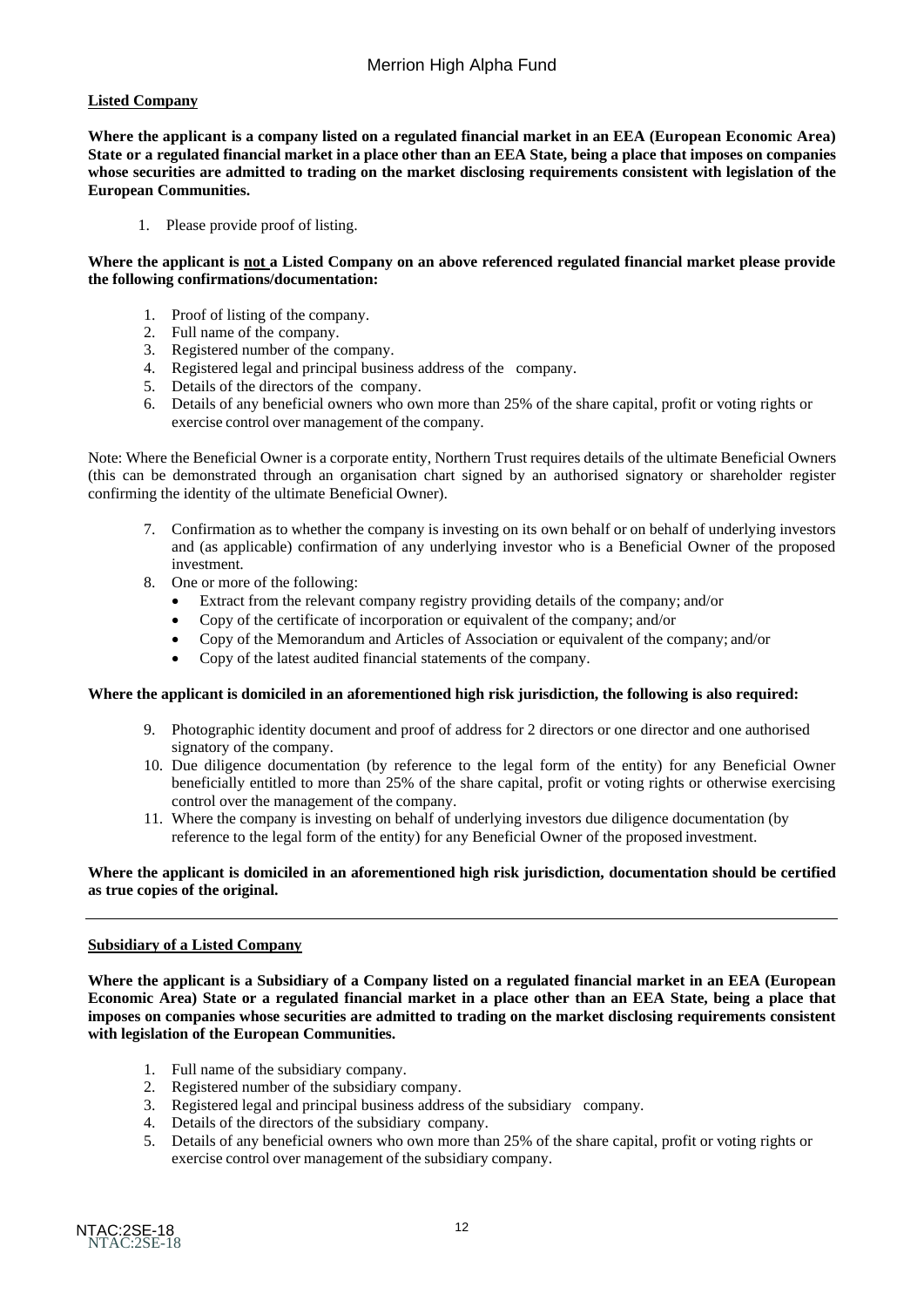Note: Where the Beneficial Owner is a corporate entity, Northern Trust requires details of the ultimate Beneficial Owners (this can be demonstrated through an organisation chart signed by an authorised signatory or shareholder register confirming the identity of the ultimate Beneficial Owner).

- 6. Confirmation as to whether the company is investing on its own behalf or on behalf of underlying investors and (as applicable) confirmation of any underlying investor who is a Beneficial Owner of the proposed investment.
- 7. One or more of the following:
	- Extract from the relevant company registry providing details of the company; and/or
	- Copy of the certificate of incorporation or equivalent of the company; and/or
	- Copy of the Memorandum and Articles of Association or equivalent of the company; and/or
	- Copy of the latest audited financial statements of the company.

#### **Where the applicant is domiciled in an aforementioned high risk jurisdiction, the following is also required:**

- 8. Photographic identity document and proof of address for 2 directors or one director and one authorised signatory of the company.
- 9. Due diligence documentation (by reference to the legal form of the entity) for any Beneficial Owner beneficially entitled to more than 25% of the share capital, profit or voting rights or otherwise exercising control over the management of the company.
- 10. Where the company is investing on behalf of underlying investors, due diligence documentation (by reference to the legal form of the entity) for any Beneficial Owner of the proposed investment.

#### **Where the applicant is domiciled in an aforementioned high risk jurisdiction, documentation should be certified as true copies of the original.**

#### **Government / Public Body**

#### **Where the applicant is a Government Body or Public Authority in Ireland:**

1. Please provide background information sourced from a reliable source (e.g. copy of the legal instrument establishing the government body/public authority.

#### **Where the applicant is not a Government Body or Public Authority in Ireland, please provide the following confirmations/documentation:**

- 1. Full name of the government body or public authority.
- 2. Nature and status of the government body or public authority.
- 3. Registered legal address of the government body or public authority.
- 4. Details of the home state of the public authority and details of the nature of its relationship with the public authority.
- 5. Details of the ownership of the public authority.
- 6. Names of the main officials of the government body or public authority.
- 7. Appropriate background information on the government body or public authority.

#### **Where the applicant is domiciled in an aforementioned high risk jurisdiction, the following is also required:**

- 8. Photographic identity document and proof of address for 2 official of the government body or public authority.
- 9. Copy of the audited financial statements of the government body or public authority.

#### **Where the applicant is domiciled in an aforementioned high risk jurisdiction, documentation should be certified as true copies of the original.**

#### **Pension Scheme**

**Where the applicant is an Employee/Superannuation or similar scheme in one of the above referenced Prescribed Countries please provide the following confirmations from the trustees of the scheme:**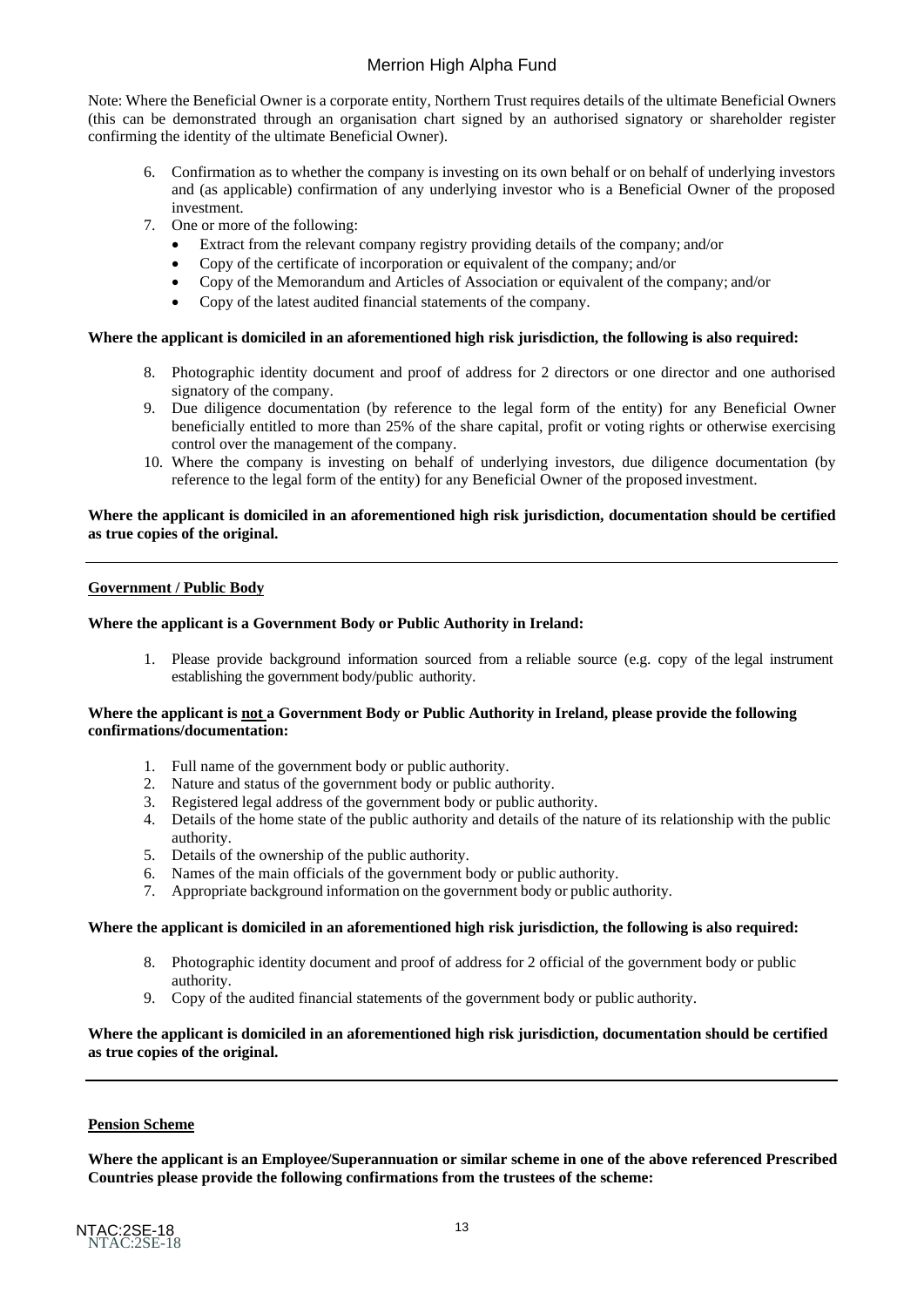- 1. Confirmation that the Employee/Superannuation (or similar scheme) provides for retirement benefits to employees.
- 2. Confirmation that contributions of the Employee/Superannuation scheme are made by deduction from wages.
- 3. Confirmation that the rules of the Employee/ Superannuation scheme do not permit a member's interest under the scheme to be re-assigned.

#### **Where the applicant is not an Employee/Superannuation or similar scheme in one of the above referenced Prescribed Countries please provide the following confirmations/documentation** :

- 1. Full name of the pension scheme.
- 2. Registered legal address of the pension scheme.
- 3. One of the following:
	- Confirmation of registration of the pension scheme (as appropriate) from the relevant tax authorities or pensions board.
	- Confirmation of the identity of two Trustees / Directors/Governors/Board Members or equivalent of the pension scheme and the constitutional/formation document of the pension scheme.

#### **Where the applicant is domiciled in an aforementioned high risk jurisdiction, the following is also required:**

- 4. Details of the scheme administrator and the entity carrying out AML/CTF controls on scheme investors.
- 5. Letter of assurance from the entity carrying out AML/CTF controls on scheme investors.

#### **Where the applicant is domiciled in an aforementioned high risk jurisdiction, documentation should be certified as true copies of the original.**

**\_\_\_\_\_\_\_\_\_\_\_\_\_\_\_\_\_\_\_\_\_\_\_\_\_\_\_\_\_\_\_\_\_\_\_\_\_\_\_\_\_\_\_\_\_\_\_\_\_\_\_\_\_\_\_\_\_\_\_\_\_\_\_\_\_\_\_\_\_\_\_\_\_\_\_\_\_\_\_\_\_\_\_\_\_\_\_\_\_\_\_\_** 

#### **Collective Investment Scheme**

**Where the applicant is a Collective Investment Scheme listed on a regulated financial market in an EEA (European Economic Area) State or a regulated financial market in a place other than an EEA State, being a place that imposes on companies whose securities are admitted to trading on the market disclosing requirements consistent with legislation of the European Communities.**

1. Please provide proof of listing.

**Where the applicant is a Collective Investment Scheme regulated as a designated person from one of the above referenced Prescribed Countries:**

1. Please provide proof of regulation.

**Where the Collective Investment Scheme ('CIS') is not either listed on a regulated financial market (as above) or regulated as a designated person in one of the above referenced Prescribed Countries please provide the following confirmations/documentation**:

- 1. Full name of the CIS.
- 2. Registered address of the CIS.
- 3. Prospectus or equivalent of the CIS.
- 4. Name and address of the promoter of the CIS.
- 5. Name and address of the administrator of the CIS.
- 6. Name and address of the entity carrying out due diligence on the investors in the CIS and confirmationthat this entity is regulated for AML purposes.
- 7. Names of any investors (Beneficial Owners) who own more than 25% of the share capital of the CIS.

#### **Where the applicant is domiciled in an aforementioned high risk jurisdiction, the following is also required:**

- 8. Letter of Assurance from the entity carrying out AML/CTF controls on scheme investors.
- 9. Due diligence documentation (by reference to the legal form of the entity) for any Beneficial Owner beneficially entitled to more than 25% of the share capital of the CIS.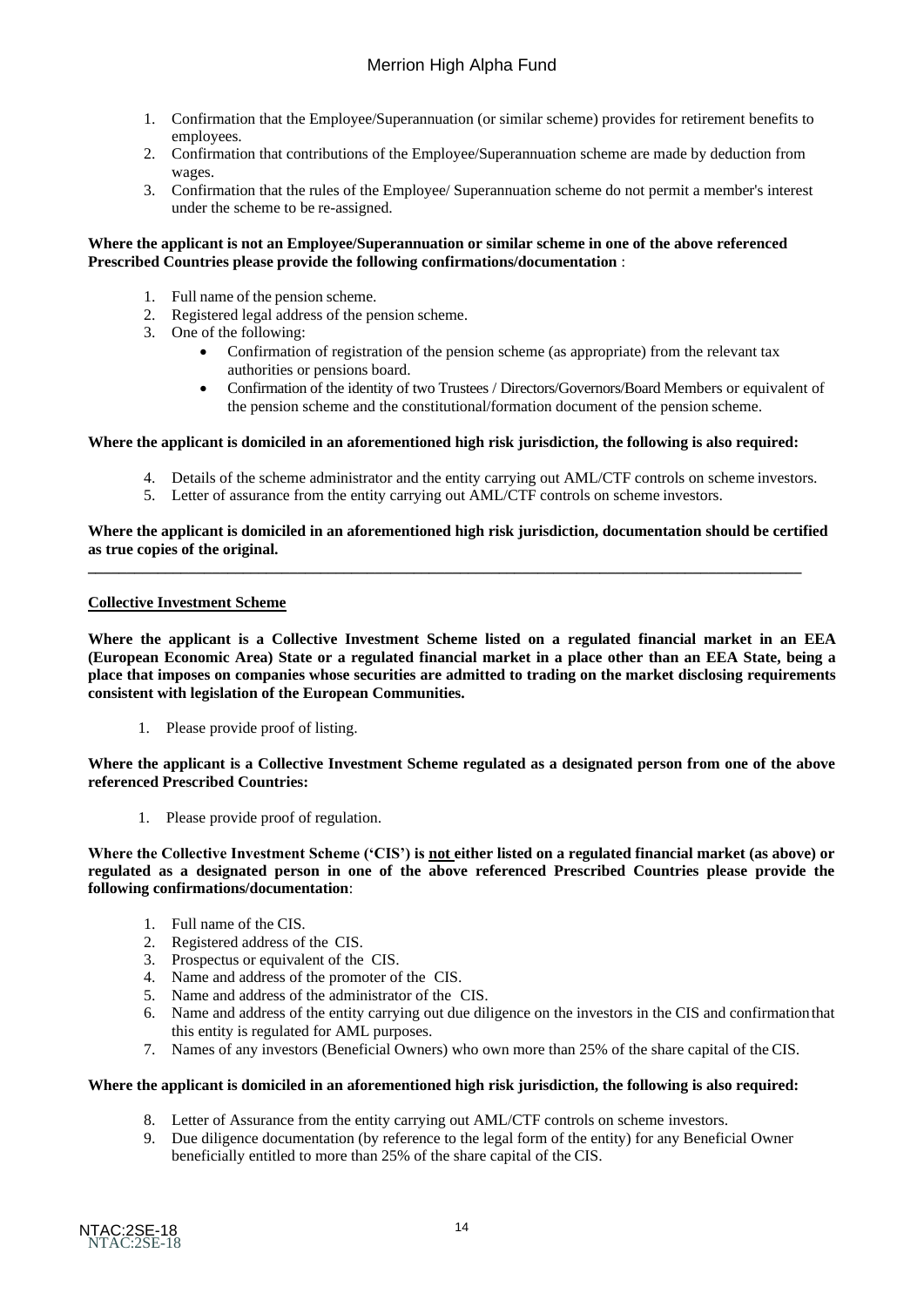**Where the applicant is domiciled in an aforementioned high risk jurisdiction, documentation should be certified as true copies of the original.**

**\_\_\_\_\_\_\_\_\_\_\_\_\_\_\_\_\_\_\_\_\_\_\_\_\_\_\_\_\_\_\_\_\_\_\_\_\_\_\_\_\_\_\_\_\_\_\_\_\_\_\_\_\_\_\_\_\_\_\_\_\_\_\_\_\_\_\_\_\_\_\_\_\_\_\_\_\_\_\_\_\_\_\_\_\_\_\_\_\_\_** 

### **Individuals (including Joint Account Holders)**

#### **Where the applicant is an Individual please provide the following documentation:**

- 1. Photographic identity document.
- 2. Proof of address.
- 3. One of the following:
	- An additional verification document such as a second photographic identity document or a second proof of address document.
	- Confirmation from a credit or financial institution confirming that the applicant is or has been a customer of that institution.

#### **In the case of joints account holders, please provide documents in respect of all holders.**

**Where the applicant is domiciled in an aforementioned high risk jurisdiction, documentation should be certified as true copies of the original.**

#### **Private and Unlisted Company**

#### **Where the applicant is a Private Company/Company not listed on a regulated financial market please provide the following confirmations/documentation:**

- 1. Full name of the Company.
- 2. Registered number of the Company.
- 3. Registered legal address and principal business address of the Company.
- 4. Details of the directors of the Company.
- 5. Photographic identity document and proof of address for 2 directors or one director and one authorised signatory of the company.
- 6. Details of any beneficial owners who own more than 25% of the share capital, profit or voting rights or exercise control over management of the company.

Note: Where the Beneficial Owner is a corporate entity, Northern Trust requires details of the ultimate Beneficial Owners (this can be demonstrated through an organisation chart signed by an authorised signatory or shareholder register confirming the identity of the ultimate Beneficial Owner).

- 7. One or more of the following:
	- Extract from the relevant company registry providing details of the Company; and/or
	- Copy of the certificate of incorporation or equivalent of the Company; and/or
	- Copy of the Memorandum and Articles of Association or equivalent of the Company; and/or
	- Copy of the latest audited financial statements of the Company.

#### **Where the applicant is domiciled in an aforementioned high risk jurisdiction, the following is also required:**

8. Due diligence documentation (by reference to the legal form of the entity) for any Beneficial Owner beneficially entitled to more than 25% of the share capital of the Company.

### **Where the applicant is domiciled in an aforementioned high risk jurisdiction, documentation should be certified as true copies of the original.**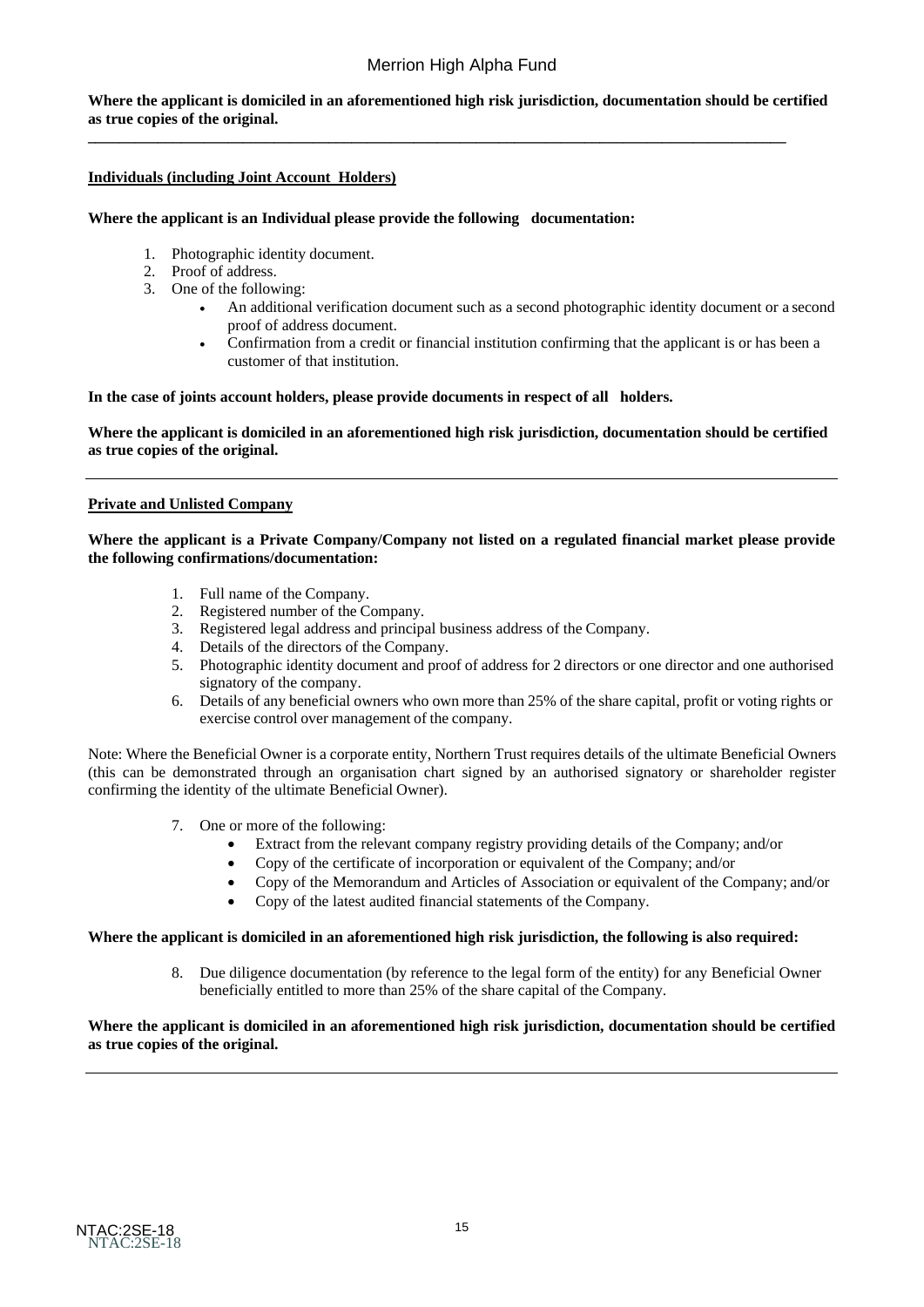### **Limited Liability Company**

**Where the applicant is a Limited Liability Company (LLC) please provide the following confirmations/ documentation:**

- 1. Full name of the LLC.
- 2. Registered legal address and principal business address of the LLC.
- 3. Details of the managing members of the LLC.
- 4. Photographic identity document and proof of address for 2 managing members or 1 managing member and one authorised signatory of the LLC.
- 5. Details of any Beneficial Owner of the LLC.

Note: Where the Beneficial Owner is a corporate entity, Northern Trust requires details of the ultimate Beneficial Owners (this can be demonstrated through an organisation chart signed by an authorised signatory or shareholder register confirming the identity of the ultimate Beneficial Owner).

- 6. Constitutional document for the LLC (e.g. certificate of incorporation).
- 7. Operating agreement for the LLC

#### **Where the applicant is domiciled in an aforementioned high risk jurisdiction, the following is also required:**

- 8. Photographic identity document and proof of address for 2 managing members of the LLC.
- 9. Due diligence documentation (by reference to the legal form of the entity) for any Beneficial Owner beneficially entitled to more than 25% of the share capital of the LLC.

#### **Where the applicant is domiciled in an aforementioned high risk jurisdiction, documentation should be certified as true copies of the original.**

#### **Partnership**

### **Where the applicant is a Partnership Fund the following confirmation/documentation should also be provided:**

- 1. Full name of the Partnership.
- 2. Registered legal address and principal business address of the Partnership.
- 3. Details of the partners.
- 4. Details of the general partner of the Partnership Fund and due diligence documentation for such general partner (by reference to the legal form of such general partner).
- 5. Photographic identity document and proof of address for 2 partners or one partner and one authorised signatory.
- 6. Details of any Beneficial Owner of the Partnership.

Note: Where the Beneficial Owner is a corporate entity, Northern Trust requires details of the ultimate Beneficial Owners (this can be demonstrated through an organisation chart signed by an authorised signatory or shareholder register confirming the identity of the ultimate Beneficial Owner).

7. Constitutional document for the Partnership (e.g. Partnership Agreement).

#### **Where the applicant is not a Partnership Fund or located in one of the aforementioned deemed high risk jurisdictions, the following documentation should also be provided:**

- 1. Full name of the Partnership.
- 2. Registered legal address and principal business address of the Partnership.
- 3. Details of the partners.
- 4. Photographic identity document and proof of address for 2 partners or one partner and one authorised signatory.
- 5. Details of any Beneficial Owner of the Partnership.

Note: Where the Beneficial Owner is a corporate entity, Northern Trust requires details of the ultimate Beneficial Owners (this can be demonstrated through an organisation chart signed by an authorised signatory or shareholder register confirming the identity of the ultimate Beneficial Owner).

6. Constitutional document for the Partnership (e.g. Partnership Agreement).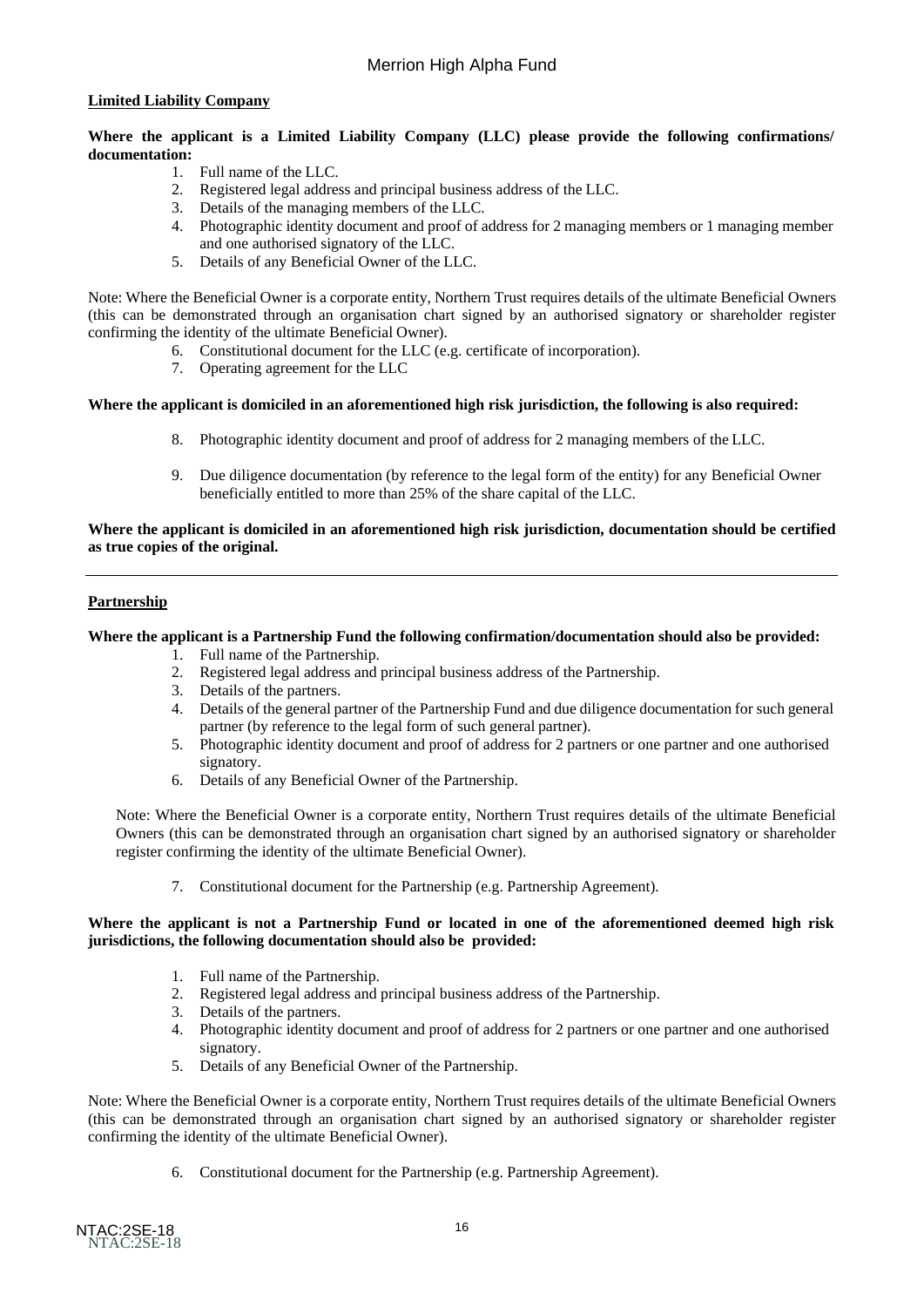7. Due diligence documentation (by reference to the legal form of the entity) for any Beneficial Owner beneficially entitled to more than 25% of the share capital of the Partnership.

**Where the applicant is domiciled in an aforementioned high risk jurisdiction, documentation should be certified as true copies of the original.**

## **Trust**

**Where the applicants are Regulated Trustees investing on behalf of a Trust or similar entity, please provide the following confirmations/documentation (only applicable for Trustees not located in a high risk jurisdiction):**

- 1. Full name of the Trust.
- 2. Registered address of the Trust.
- 3. Confirmation of the legal form of the Trust.
- 4. Trust deed or equivalent or confirmation by reference to an appropriate register.
- 5. Confirmation of the nature/purpose of the Trust.
- 6. Confirmation of the trustees of the Trust with proof of regulation for the trustees.
- 7. Details of any Beneficial Owner of the Trust.

Note: Where the Beneficial Owner is a corporate entity, Northern Trust requires details of the ultimate Beneficial Owners (this can be demonstrated through an organisation chart signed by an authorised signatory or shareholder register confirming the identity of the ultimate Beneficial Owner).

- 8. Details of the settlor of the Trust.
- 9. Details of the protector (where such protector has been appointed) for the Trust.

#### **Where the applicants are not Regulated Trustees investing on behalf of a Trust, the following confirmations/ documentation should be provided:**

- 1. Full name of the Trust.<br>2. Registered address of the
- Registered address of the Trust.
- 3. Confirmation of the legal form of the Trust
- 4. Trust deed or equivalent for the Trust.
- 5. Confirmation of the nature/purpose of the Trust.
- 6. Confirmation of the trustees of the Trust.
- 7. Photographic identity document and proof of address for 2 trustees or 1 trustee and 1 authorised signatory.
- 8. Details of any Beneficial Owner of the Trust.

Note: Where the Beneficial Owner is a corporate entity, Northern Trust requires details of the ultimate Beneficial Owners (this can be demonstrated through an organisation chart signed by an authorised signatory or shareholder register confirming the identity of the ultimate Beneficial Owner).

- 9. Details of the settlor of the Trust.
- 10. Photographic identity document and proof of address for the settlor of the Trust.
- 11. Details of the protector (where such protector has been appointed) for the Trust.
- 12. Photographic identity document and proof of address for the protector (if any) of the Trust.
- 13. Photographic identity document and proof of address for the beneficiaries who hold more than 25% of the beneficial interest, where practicable.

#### **Where the applicant is domiciled in an aforementioned high risk jurisdiction, documentation should be certified as true copies of the original.**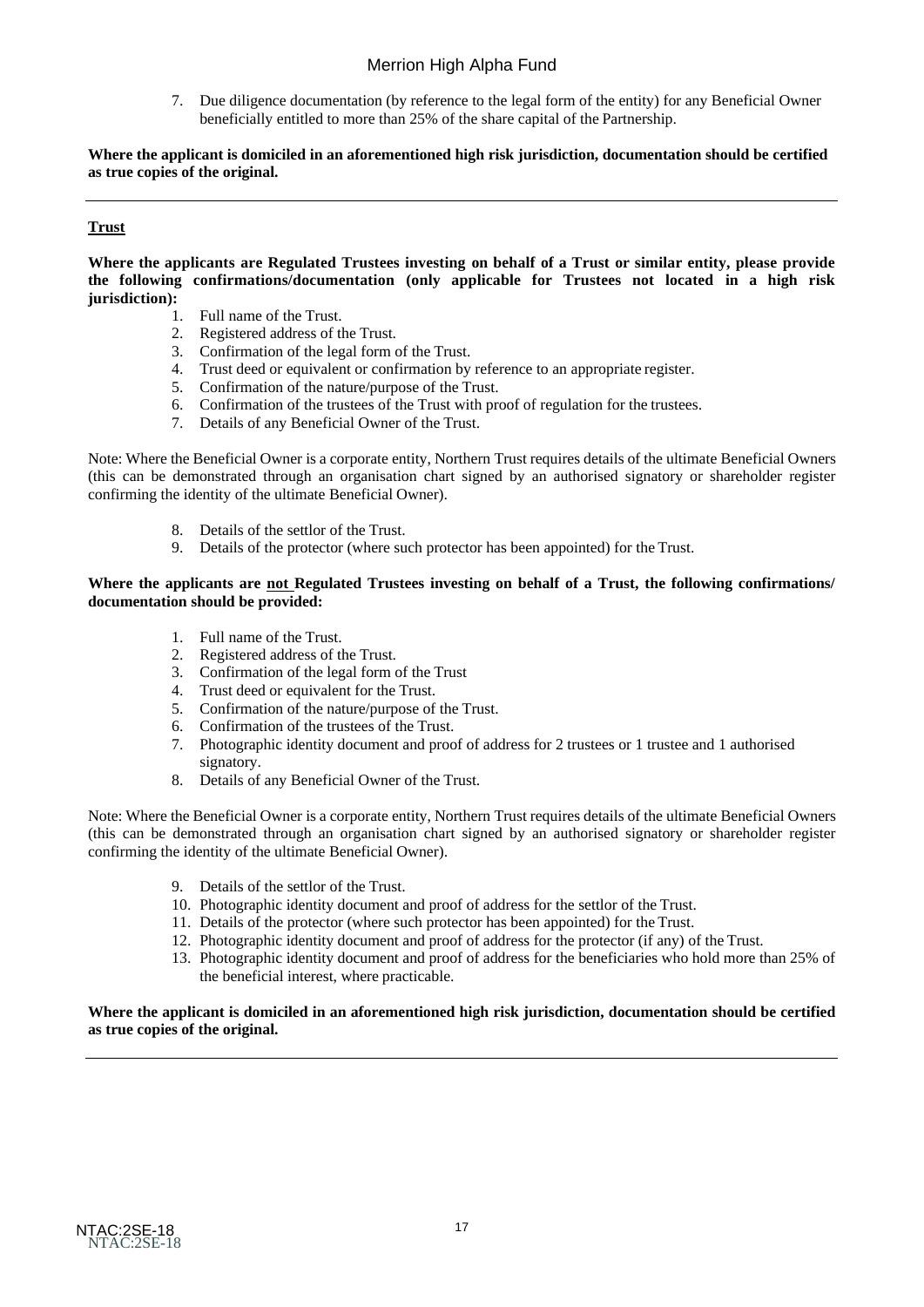### **Foundation**

#### **Where the applicants are Regulated Trustees investing on behalf of a Foundation, please provide the following confirmations/documentation (only applicable for Trustees not located in a high risk jurisdiction) :**

- 1. Full name of the Foundation or similar entity.
- 2. Registered address of the Foundation.
- 3. Confirmation of the legal form of the Foundation.
- 4. Constitutional documents or confirmation of the Foundation by reference to an appropriate register
- 5. Confirmation of the nature/purpose of the Foundation.
- 6. Confirmation of the trustees of the Foundation with proof of regulation for the trustees.
- 7. Details of any Beneficial Owner of the Foundation.

Note: Where the Beneficial Owner is a corporate entity, Northern Trust requires details of the ultimate Beneficial Owners (this can be demonstrated through an organisation chart signed by an authorised signatory or shareholder register confirming the identity of the ultimate Beneficial Owner).

#### **Where the applicants are not Regulated Trustees investing on behalf of a Foundation or similar entity, the following confirmations/documentation should be provided:**

- 1. Full name of the Foundation.
- 2. Registered address of the Foundation.
- 3. Confirmation of the legal form of the Foundation.
- 4. Trust deed or equivalent for the Foundation.<br>5. Confirmation of the nature/purpose of the Fo
- 5. Confirmation of the nature/purpose of the Foundation.
- 6. Confirmation of the trustees of the Foundation.
- 7. Photographic identity document and proof of address for 2 directors/ trustees or 1 director/ trustee and 1 authorised signatory.
- 8. Details of any Beneficial Owner of the Foundation.

Note: Where the Beneficial Owner is a corporate entity, Northern Trust requires details of the ultimate Beneficial Owners (this can be demonstrated through an organisation chart signed by an authorised signatory or shareholder register confirming the identity of the ultimate Beneficial Owner).

> 9. Photographic identity document and proof of address for the beneficiaries who hold more than 25% of the beneficial interest, where practicable.

#### **Where the applicant is domiciled in an aforementioned high risk jurisdiction, documentation should be certified as true copies of the original.**

## **Charity**

#### **Where the applicant is a registered Charity please provide the following confirmations/documentation:**

- 1. Full name of the Charity.
- 2. Registered legal address and principal business address of the Charity.
- 3. Confirmation of the nature/purpose of the Charity with details of how the Charity isfunded.
- 4. (As applicable) extract from the relevant charities register (e.g. UK Charities Commission).

#### **Where the applicant is not a registered Charity please provide the following confirmations/documentation:**

- 1. Full name of the Charity.
- 2. Registered legal address and principal business address of the Charity.
- 3. Confirmation of the nature/purpose of the Charity with details of how the Charity is funded.
- 4. Details of the Trustees/Directors/Governors/Board Members of the Charity.
- 5. Photographic identity document and proof of address for 2 Trustees/Directors/Governors/Board Members of the Charity.
- 6. Details of the beneficiaries of the Charity.

Note: Where the Beneficial Owner is a corporate entity, Northern Trust requires details of the ultimate Beneficial Owners (this can be demonstrated through an organisation chart signed by an authorised signatory or shareholder register confirming the identity of the ultimate Beneficial Owner).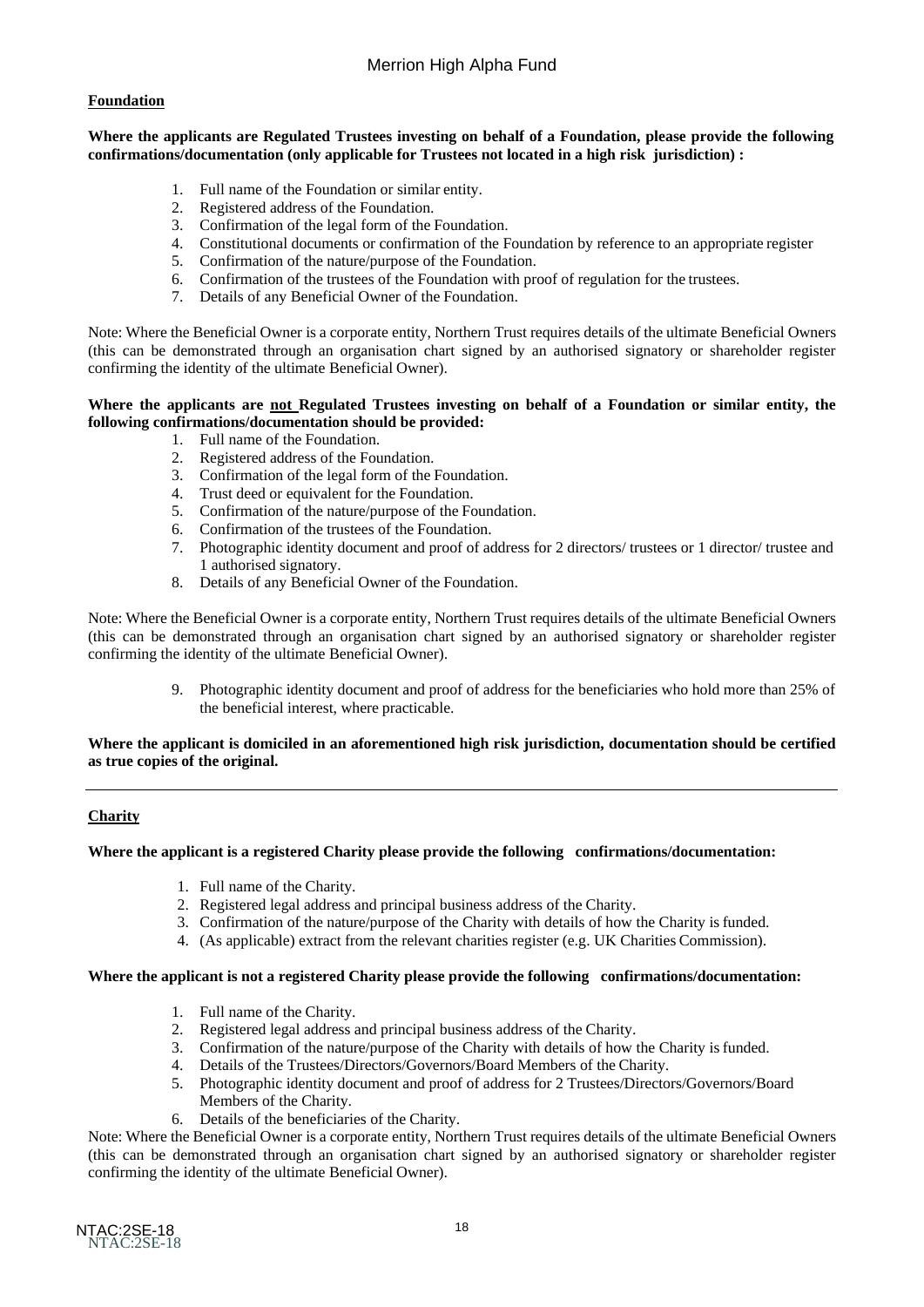- 7. Constitutional/formation document of the Charity.
- 8. Audited financial statements for the Charity.
- 9. Photographic identity document and proof of address for the beneficiaries who hold more than 25% of the beneficial interest, where practicable.

### **Note: Where the applicant is not a registered Charity, documentation provided should be certified as true copies of the original documentation.**

## **Club or Society**

## **Where the applicant is a Club or Society please provide the following confirmations/documentation:**

- 1. Full name of the Club/Society.
- 2. Registered legal address and principal business address of the Club/Society.
- 3. Confirmation of the legal status of the Club/Society.
- 4. Confirmation of the nature/purpose of the Club/Society with details of how the Club/Society is funded.
- 5. Details of the principal Officers of the Club/Society.
- 6. Photographic identity document and proof of address for 2 principal Officers of the Club/Society or 1 principal officer and 1 authorised signatory certified as true copies of the original documents.
- 7. Constitutional/formation document or Audited financial statements for the Club/Society.

## **Where the applicant is domiciled in an aforementioned high risk jurisdiction, the following is also required:**

- 8. Audited financial statements for the Club/Society.
- 9. Details of any Beneficial Owner with photographic identity document and proof of address for such Beneficial Owner(s) who own or control over 25% of the entity's share capital, profit or voting rights.

#### **Where the applicant is domiciled in an aforementioned high risk jurisdiction, documentation should be certified as true copies of the original.**

## **School, College or University**

#### **Where the applicant is a School, College or University please provide the following confirmations/ documentation:**

- 1. Full name of the School, College or University.
- 2. Registered legal address and principal business address of the School, College or University.
- 3. Background information on the School, College or University and confirmation of the legal status of the School, College or University.
- 4. Confirmation of the nature/purpose of the School, College or University with details of how the School, College or University is funded.
- 5. Details of the principal Officers of the School, College or University.
- 6. Photographic identity document and proof of address for 2 principal Officers or 1 principal office and 1 authorised signatory of the School, College or University.
- 7. Details of the ownership of the School, College or University including whether the School, College or University is in public or independent ownership. Where independently owned, identify all persons who own or control over 25% of the entity's share capital, profit or voting rights.

## **Where the applicant is domiciled in an aforementioned high risk jurisdiction, the following is also required:**

8. Photographic identity document and proof of address for any Beneficial Owner(s) who own or control over 25% of the entity's share capital, profit or voting rights in line.

## **Where the applicant is domiciled in an aforementioned high risk jurisdiction, documentation should be certified as true copies of the original.**

# **Church**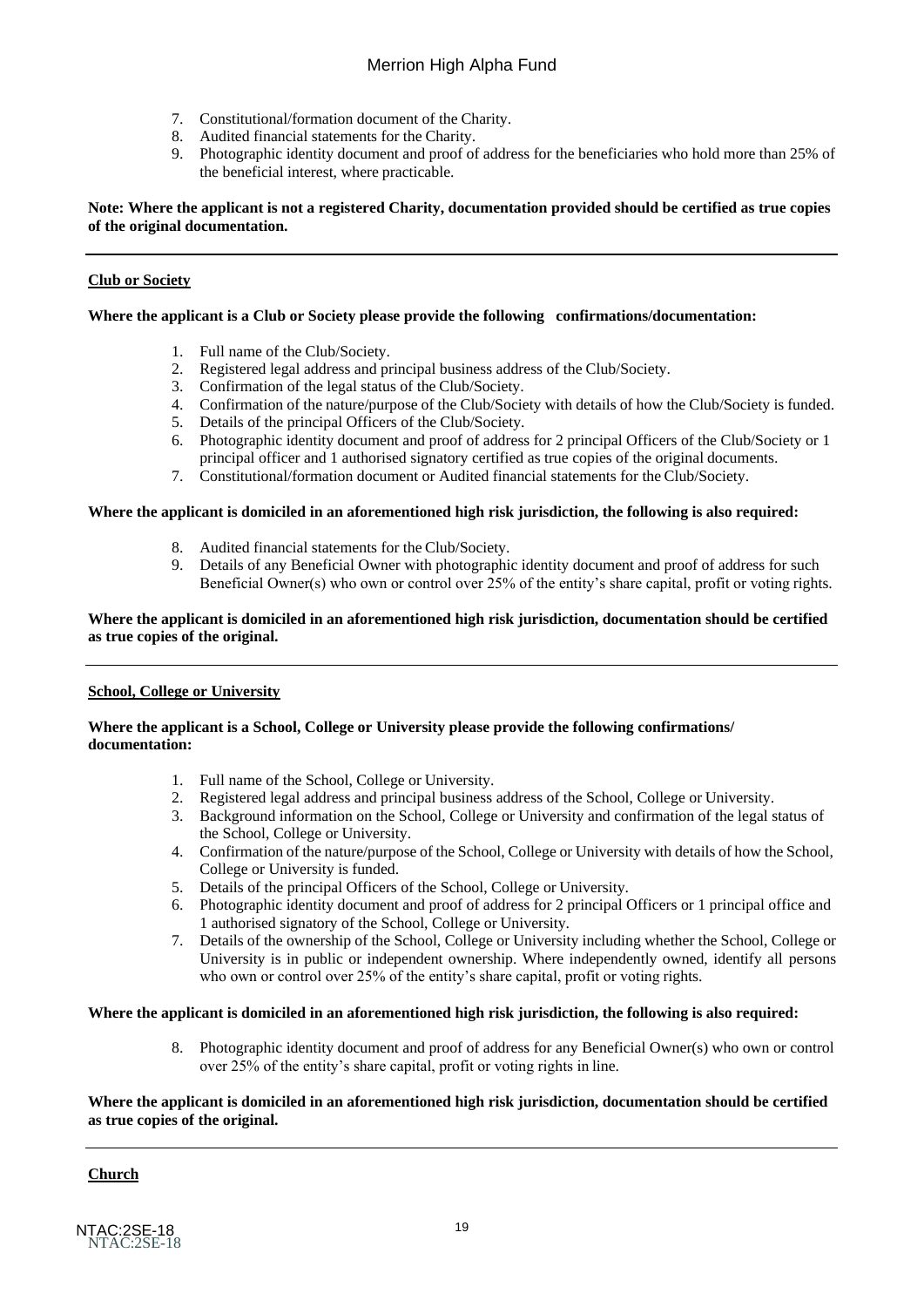#### **Where the applicant is a Church please provide the following confirmations/documentation:**

- 1. Full name of the Church.
- 2. Registered legal address and principal business address of the Church.
- 3. Confirmation of the nature/purpose of the Church with details of how the Church isfunded.
- 4. Complete a check of a relevant church register or source a copy of the revenue approval for the church;

#### **or**

- 5. Details of the Trustees/Directors/Governors/Board Members of the Church.
- 6. Photographic identity document and proof of address for 2 Trustees/Directors/Governors/Board Members of the Church.
- 7. Details of the beneficiaries of the Church.
- 8. Constitutional/formation document of the Church.

#### **Where the applicant is domiciled in an aforementioned high risk jurisdiction, the following is also required:**

- 9. Audited financial statements for the Church.
- 10. Details of any Beneficial Owner with photographic identity document and proof of address for such Beneficial Owner(s).

#### **Where the applicant is domiciled in an aforementioned high risk jurisdiction, documentation should be certified as true copies of the original.**

#### **Trade Union**

#### **Where the applicant is a Trade Union please provide the following confirmations/documentation:**

- 1. Full name of the Trade Union.
- 2. Registered legal address and principal business address of the Trade Union.
- 3. Confirmation of the legal status of the Trade Union including whether the Trade Union is registered or otherwise listed by a controlling body for regulatory or oversight purposes (e.g. Congress of Trade Unions).
- 4. Confirmation of the stated purpose, aims and objectives of the Trade Union with also details of how the Trade Union is funded.
- 5. Details of the Officers of the Trade Union empowered to make investments on behalf of the Trade Union (e.g. president, secretary, treasurer or other senior committee members).
- 6. Constitutional/formation document of the Trade Union.

#### **Where the applicant is domiciled in an aforementioned high risk jurisdiction, the following is also required:**

7. Photographic identity document and proof of address for 2 principal Officers of the Trade Union

#### **Where the applicant is domiciled in an aforementioned high risk jurisdiction, documentation should be certified as true copies of the original.**

#### **Representations and Warranties**

➢ I/We confirm our acceptance of all the terms herein.

.

- ➢ I/we further acknowledge receipt of and have read the Prospectus and understand that this application has been made on the terms thereof together with the terms of this application form and subject to the provisions of the memorandum and articles of association of the Company**.**
- ➢ I/We confirm that I am/we are 18 years of age or over.
- ➢ **Qualifying Investor**

**Investors are required to be a Qualifying Investor as defined in the Central Bank of Ireland's Alternative Investment Fund**  Rulebook (as amended from time to time) in order to purchase Shares in the Fund. The Qualifying Investor definition is set **out in the Central Bank of Ireland's Alternative Investment Fund Rulebook (as amended from time to time) and the Prospectus.**

I/We represent and certify that I/we are (please mark one the boxes below "✓" as appropriate):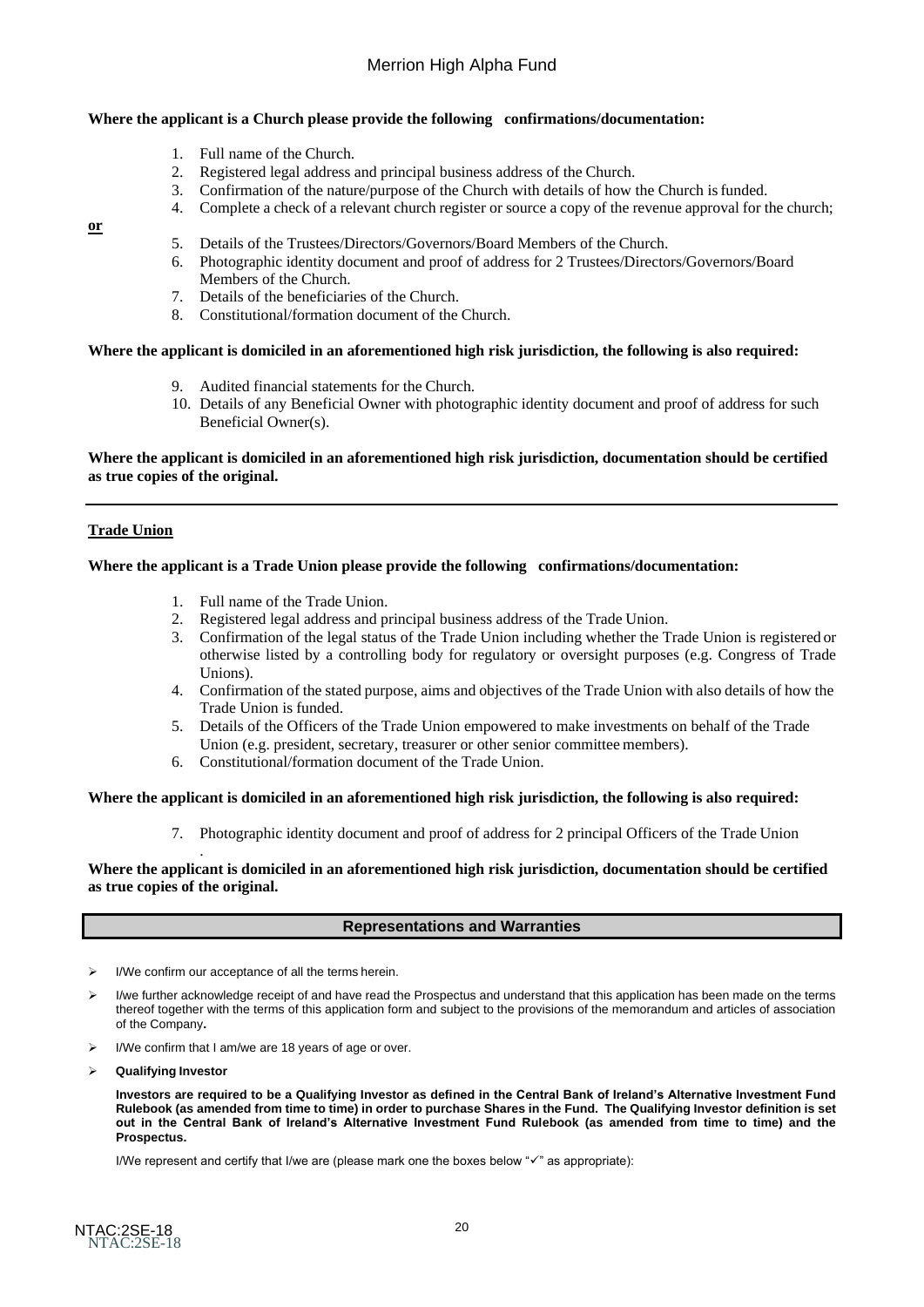- (a)  $\overline{a}$  investor who is a professional client within the meaning of Annex II of the Markets in Financial Instruments Directive (2004/39/EC) as amended ("MiFID"); or
- (b) an investor who has received an appraisal from an EU credit institution, a MiFID firm or a UCITS management company that the investor has the appropriate expertise, experience and knowledge to adequately understand the investment in the Company; or
- (c) an investor who certifies that they are an informed investor by providing thefollowing:
- (i) confirmation that the investor has such knowledge of and experience in financial and business matters as would enable the investor to properly evaluate the merits and risks of the prospective investment (such confirmation is hereby provided and declared to be in writing for the purposes of the Central Bank of Ireland's Alternative Investment Fund Rulebook); or
- (ii) confirmation that the investor's business involves, whether for its own account or the account of others, the management, acquisition or disposal of property of the same kind as the property of the Company (such confirmation is hereby provided and declared to be in writing for the purposes of the Central Bank of Ireland's Alternative Investment Fund Rulebook).
- (d) an investor who satisfies the conditions of a Knowledgeable Employee, as defined in the Prospectus, by providing the following:
- (i) confirmation that they are availing of the exemption from the Minimum Initial Subscription requirement of €100,000 on the basis that they are a "Knowledgeable Employee" as defined above;

(ii)  $\Box$  confirmation that they are aware that each Fund is normally marketed solely to Qualifying Investors who are subject to a Minimum Initial Subscription of €100,000;

- (iii)  $\Box$  confirmation that they are aware of the risk involved in the proposed investment; and
- $(iv)$   $\Box$  confirmation that theyare aware that inherent in such investment is the potential to lose all of the sum invested.
- ➢ I/We agree that the issue and allotment to me/us of the Shares is subject to the provisions of the Prospectus, that subscription for Shares will be governed and construed in accordance with Irish law and I/we confirm that by subscribing for Shares, I/we are not relying on any information or representation other than such as may be contained in the Prospectus and the most recent annual or biannual report (if available) thereto.
- ➢ I/We certify that I am a/we are eligible to invest in the Fund and I am/we are not acquiring Shares for or on behalf of, or for the benefit of, any person or entity who/which is not eligible to invest in the Fund nor do I/we intend transferring any Shares which I/we may purchase to any person or entity who/which is not eligible to invest in the Fund. I/We confirm that I/we are aware of the risks involved in the proposed investment and of the fact that inherent in such investment is the potential to lose the entire sum invested.
- ➢ I/We agree to notify the Fund or the Administrator immediately if I/we become aware that any of the representations, declarations or warranties given by me/us in this Application Form is/are no longer accurate and complete in all respects and agree immediately to take such action as the Fund may direct, including where appropriate, redemption of my/our entire holding.
- ➢ I/We agree to indemnify the Administrator, on its own behalf and as agent of the Fund and agree to keep the Administrator and the Fund indemnified against any loss of any nature whatsoever arising to any of them as a result of any breach of any of the representations, warranties or declarations given by me/us in this Application Form.
- ➢ I/We have such knowledge and experience in business and financial matters or have obtained advice from a professional adviser such that I am/we are capable of evaluating the merits, and the risks, of an investment by me/us in the Fund.
- ➢ I/We understand that the tax disclosure set forth in the Prospectus is of a general nature and may not cover the jurisdiction in which I am /we are subject to taxation and that the tax consequences of my/our purchase of Shares depend on my/our individual circumstances.
- ➢ I/We acknowledge the right of Fund at any time to require the mandatory redemption of Shares in the circumstances provided for in the Prospectus.
- ➢ Please **tick (**✓**)** as appropriate:- 3
- (a)  $\Box$  I am a U.S. Person (as defined in Appendix 1) and have completed the Application Form<sup>4</sup> for applicants who are U.S. Persons; or
- (b)  $\Box$  I/We hereby certify that the Shares are not being acquired for the benefit of, directly or indirectly, any U.S. Person nor in violation of any applicable law, and that I/we will not, subject to the conditions set forth in the Prospectus, sell or offer to sell or transfer Shares in the United States or to or for the benefit of a U.S. Person.

In particular: (a) I/we understand that the Fund has not been and will not be registered under the United States Investment Company Act of 1940, as amended, that the Shares have not been registered and will not be registered under the United States Securities Act of 1933, as amended, and that the Shares have not been qualified under the securities laws of any state of the United States and may not be offered, sold or transferred in the United States or

<sup>&</sup>lt;sup>3</sup> Client's US counsel to review.

<sup>4</sup> Client's US counsel to provide US Person specific Application Form.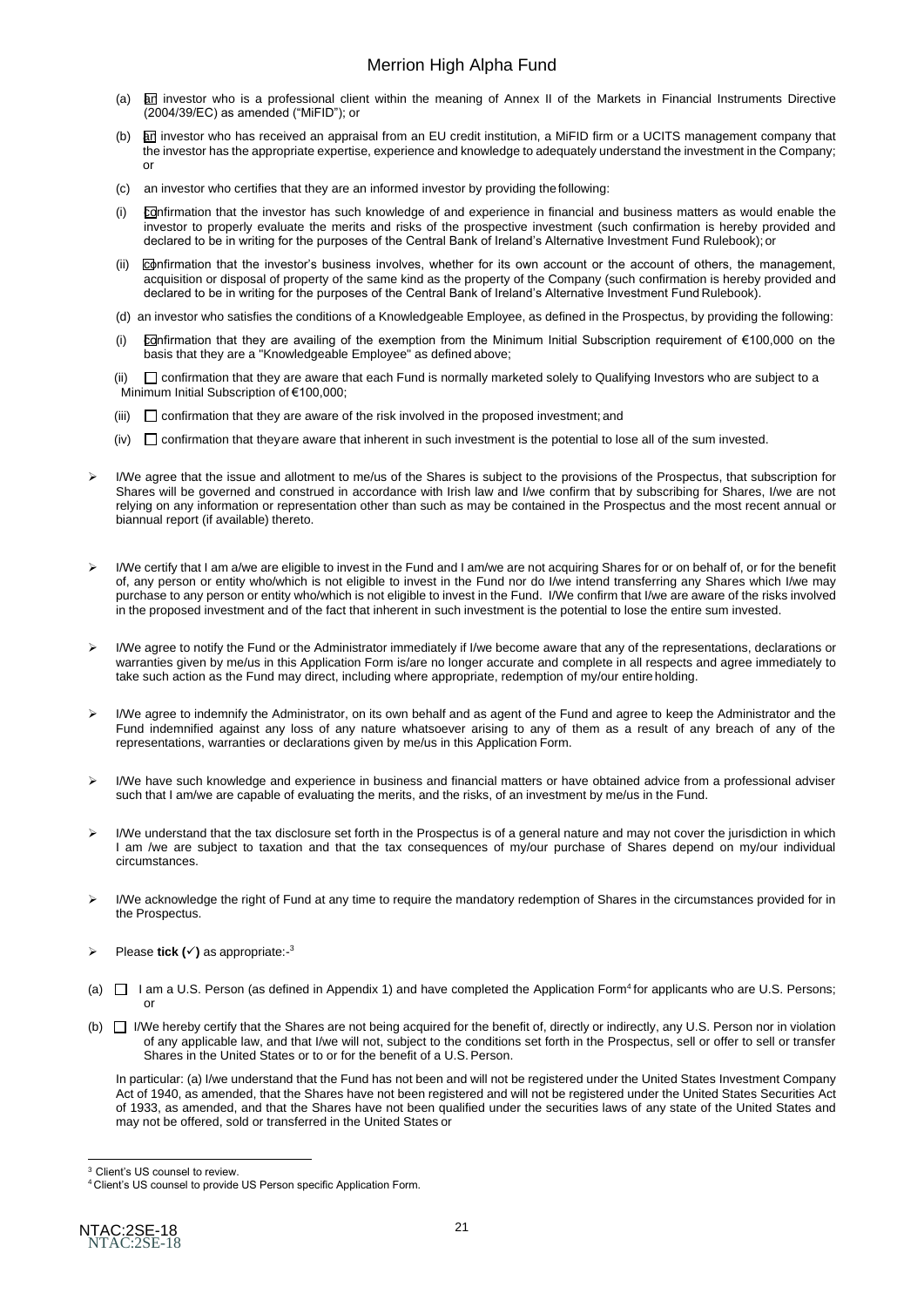to or for the benefit of, directly or indirectly, any U.S. Person; (b) I am not/none of us is a U.S. Person; and (c) I am not/none of us is acquiring the Shares for the account or benefit, directly or indirectly, of any U.S. Person or with a view to their offer, sale or transfer within the United States or to or for the account or benefit, directly or indirectly, of any U.S. Person.

- ➢ I/We will hold Shares on behalf of a U.S. Taxpayer (as defined below):
	- Yes No *(please tick the appropriate box)*

If the "yes" box is ticked, then I/we understand the U.S. tax consequences of such an investment. I/We agree to provide the Fund with such additional tax information as it may from time to time request.

\*"U.S. Taxpayer" is defined to include a U.S. citizen or resident alien of the United States (as defined for United States federal income tax purposes); any entity treated as a partnership or corporation for U.S. tax purposes that is created or organised in, or under the laws of, the United States or any state thereof (including the District of Colombia); any other partnership that is treated as a U.S. Taxpayer under U.S. Treasury Department regulations; any estate, the income of which is subject to U.S. income taxation regardless of source; and any trust over whose administration a court within the United States has primary supervision and all substantial decisions of which are under the control of one or more U.S. fiduciaries. Persons who have lost their U.S. citizenship and who live outside the United States may nonetheless, in some circumstances, be treated as U.S.Taxpayers.

An investor may be a "U.S. Taxpayer" but not a "U.S. Person". For example, an individual who is a U.S. citizen residing outside of the United States is not a "U.S. Person" but is a "U.S. Taxpayer".

- ➢ I/We declare that the entity hereby subscribing for Shares is neither a Benefit Plan Investor nor investing on behalf of or with any assets of a Benefit Plan Investor as defined below. (Benefit Plan Investors should contact the Fund.) "Benefit Plan Investor" is used as defined in U.S. Department of Labor ("DOL") Regulation § 2510.3-101(f)(2), and includes (i) any employee benefit plan (as defined in Section 3(3) of the Employee Retirement Income Security Act of 1974, as amended ("ERISA")), whether or not such plan is subject to Title I of ERISA (which includes both U.S. and non-U.S. plans, plans of governmental entities as well as private employers, church plans, and certain assets held in connection with nonqualified deferred compensation plans); (ii) any plan described in Section 4975(e)(1) of the Internal Revenue Code of 1986, as amended, (the "Code") (which includes a trust described in Code Section 401(a)) which forms a part of a plan, which trust or plan is exempt from tax under Code Section 501(a), a plan described in Code Section 403(a), an individual retirement account described in Code Section 408 or 408A or an individual retirement annuity described in Code Section 408(b), a medical savings account described in Code Section 220(d) and an education savings account described in Code Section 530); and (iii) any entity whose underlying assets include plan assets by reason of a plan's investment in the entity (generally because 25 per cent. or more of a class of interests in the entity is owned by plans). Benefit Plan Investors also include that portion of any insurance company's general account assets that are considered "plan assets" and (except if the entity is an investment company registered under the 1940 Act) the assets of any insurance company separate account or bank common or collective trust in which plans invest.
- ➢ If I am/we are a commodity pool, my/our investment is directed by an entity which (i) is not required to be registered in any capacity with the CFTC or to be a member of the National Futures Association ("NFA"), (ii) is exempt from registration or (iii) is duly registered with the CFTC in an appropriate capacity or capacities and is a member in good standing of the NFA.
- ➢ Investment Company Representations:
- (a)  $\Box$  I am/We are neither an investment company required to be registered under the Investment Company Act of 1940, as amended (the "1940 Act"), nor an issuer that, but for an exception from the definition of "investment company" under the 1940 Act, would be an investment company,
- (b)  $\Box$  I am/We are an investment company subject to registration or would be an investment company but for an exception under the 1940 Act.
	- I/We have U.S. Person beneficial owner(s).

*(State the number, not the percentage, of U.S. Person beneficial owners. Investment companies with U.S. Person beneficial owners must contact the Administrator.)*

- ➢ I/We, if not a natural person, am/are duly organised, validly existing and in good standing under the laws of the jurisdiction in which I am/we are organised and I/we have the power and authority to enter into and perform my/our obligations under this Application Form.
- ➢ I am/we are able to bear the economic risk of an investment in the Shares, including, without limitation, the risk of loss of all or a part of my/our investment. I/we do not have an overall commitment to investments which are not readily marketable that is disproportionate to my/our net worth, and my/our investment in the Shares will not cause such overall commitment to beexcessive.
- ➢ The Administrator and the Fund are each hereby authorised and instructed to accept and execute any instructions in respect of the Shares to which this application relates given by me/us in written form or by facsimile. I/We hereby agree to indemnify the Administrator, on its own behalf and as agent of the Fund and agree to keep the Administrator indemnified against any loss of any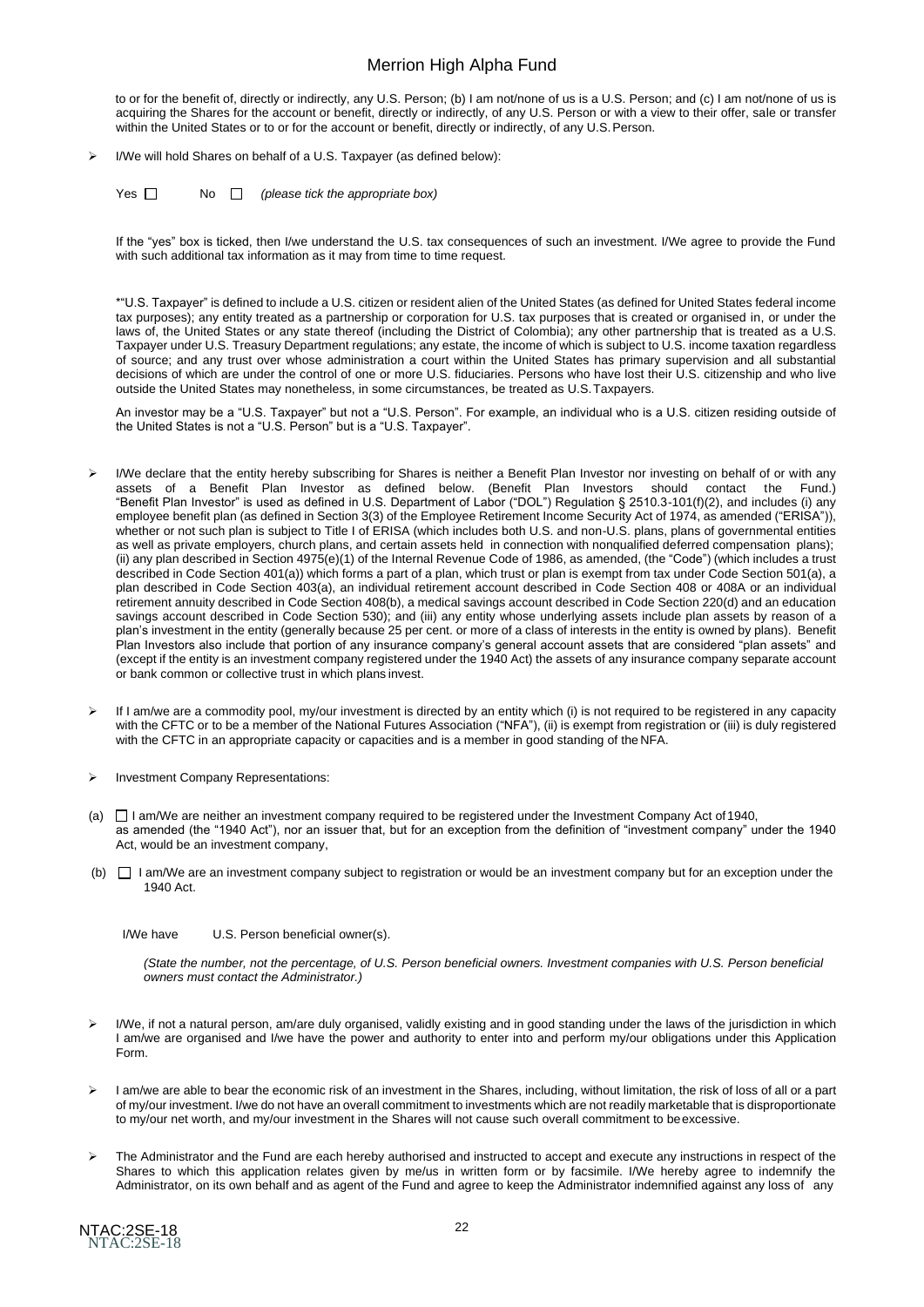nature whatsoever arising as a result of the Administrator acting upon facsimile instructions. The Administrator may rely conclusively upon and shall incur no liability in respect of any action taken upon any notice, consent, request, instruction or other instrument believed in good faith to be genuine or to be signed by properly authorised persons.

- ➢ I/We acknowledge that due to anti-money laundering requirements operating within Ireland, the Administrator or the Fund (as the case may be) may require further identification of the applicant(s) before the application can be processed and the Administrator , on its own behalf and as agent of the Fund and the Fund shall be held harmless and indemnified against any loss arising as a result of a failure to process the application, or a delay in processing any redemption requests, if such information requested by the Administrator or the Fund has not been provided by me/us or has been provided in incomplete form.
- ➢ I/We hereby accept such lesser number of Shares, if any, than may be specified above in respect of which this application may be accepted.
- ➢ In respect of joint applicants only, we direct that on the death of one of us the Shares for which we hereby apply be held in the name of and to the order of the survivor or survivors of us or the executor or administrator of the last of such survivor or survivors.
- ➢ I/We consent to personal information obtained in relation to me/us being handled by the Administrator, the Fund, or the Investment Manager and their delegates, agents or affiliates in accordance with the Irish Data Protection Acts 1988 to 2003. Information in relation to me/us will be held, used, disclosed and processed for the purposes of (a) managing and administering my/our holdings in the Fund and any related account on an ongoing basis; (b) for any other specific purposes where I have given specific consent to do so; (c) to carry out statistical analysis and market research (d) to comply with any applicable legal, tax or regulatory obligations including legal obligations under company law, tax law and anti-money laundering legislation; (e) and for disclosure and transfer whether in Ireland or elsewhere (including companies situated in countries outside of the European Economic Area which may not have the same data protection laws as in Ireland) to third parties including my/our financial adviser (where appropriate), regulatory bodies, taxation authorities, auditors, technology providers or to the Fund and its delegates and its or their duly appointed agents and any of their respective related, associated or affiliated companies for the purposes specified above; (f) For other legitimate business interests of the Fund. I/We hereby acknowledge my/our right of access to and the right to amend and rectify my/our personal data, as provided herein. I/We understand that the Fund is a data controller and will hold any personal information provided by me/us in confidence and in accordance with the Data Protection Act 1988 as amended by the Data Protection (Amendment) Act 2003. I/We consent to the recording of telephone calls that I/we make to and receive from the Administrator, the Fund or the Investment Manager and their delegates or duly appointed agents and any of their respective related, associated or affiliated companies for record keeping, security and/or training purposes. I/We consent to the Fund or the Investment Manager sending information about other investment services to me/us by letter, telephone or other reasonable means of communication. I/We understand that I/we have a right not to receive such information.
- I/We hereby authorise the Fund and the Administrator to retain all documentation provided by me/us in relation to my/our investment in the Fund for such period of time as may be required by Irish law, but for not less than five years after the period of investment has ended.
- ➢ I/We shall provide the Fund, [the Manager and the] Administrator with any additional information which it may reasonably request in connection with tax and or/FATCA regulations/reporting requirements or other similar requirements in order to substantiate any representations made by me/us or otherwise and I/we authorise the Fund or its agents to disclose such information relating to this application to such persons as they consider appropriate.
- ➢ I/We shall supply the [Fund] with executed copies of those documents attached, or referred to, in Annex 1 <sup>5</sup>(for US and Non-US Taxpayers).
- I/We agree to provide to the Fund, the [Manager and the] Administrator at such times as each of them may request such declarations, certificates or documents as each of them may reasonably require (the "**Tax Information**") in connection with this investment (including for the purposes of tax and/or FATCA regulations/reporting requirements). Should any information furnished to any of them become inaccurate or incomplete in any way, I/we hereby agree to notify the Fund, [the Manager or the] Administrator immediately of any such change and further agree to request the redemption of Shares in respect of which such confirmations have become incomplete or inaccurate where requested to do so by the Fund.
- ➢ In addition to any information required to the Tax Information, I/We agree to promptly provide, and periodically update, at any times requested by the [Manager or the], Administrator with any information (or verification thereof) the [Manager of the] Administrator deems necessary to comply with any requirement imposed on the Fund including pursuant to tax and/or FATCA reporting requirements (including any imposed by any inter-governmental agreement or any legislation in relation to any intergovernmental agreement). This may include such information as is required to evidence the Fund's (or any accountholder in the Fund's) status for such purposes, but to include (not limited to) whether the Fund is a foreign financial institution (for FATCA purposes), or whether of its account holders are US person for these purposes.
- In addition to the Tax Information, I/We agree to promptly provide, at any times requested by the [Manager or the] Administrator, any information (or verification thereof) the [Manager or the] Administrator deems necessary for the Fund to comply with the terms of the IGA and any Irish laws, regulations or other guidance implementing the IGA, and any information required to comply with the terms of that agreement on an annual or more frequent basis. I/We agree to waive any provision of foreign law that would, absent such a waiver, prevent compliance with such requests and acknowledges that, if it fails to provide such waiver, it may be required by [the Manager] to withdraw from the Fund if necessary to comply with FATCA and the IGA.
- We represent and warrant the completeness and accuracy of any information (as at the date of submission) and authorise the Fund, the [Manager and the] Administrator to act upon such information in good faith, including, but not limited to, disclosing or submitting

<sup>5</sup>[Annex 1 – Forms W-8BEN, W-8BEN-E, W-8IMY, W-8ECI, W-8EXP, or W-9 as applicable; other documents/certifications TBD.]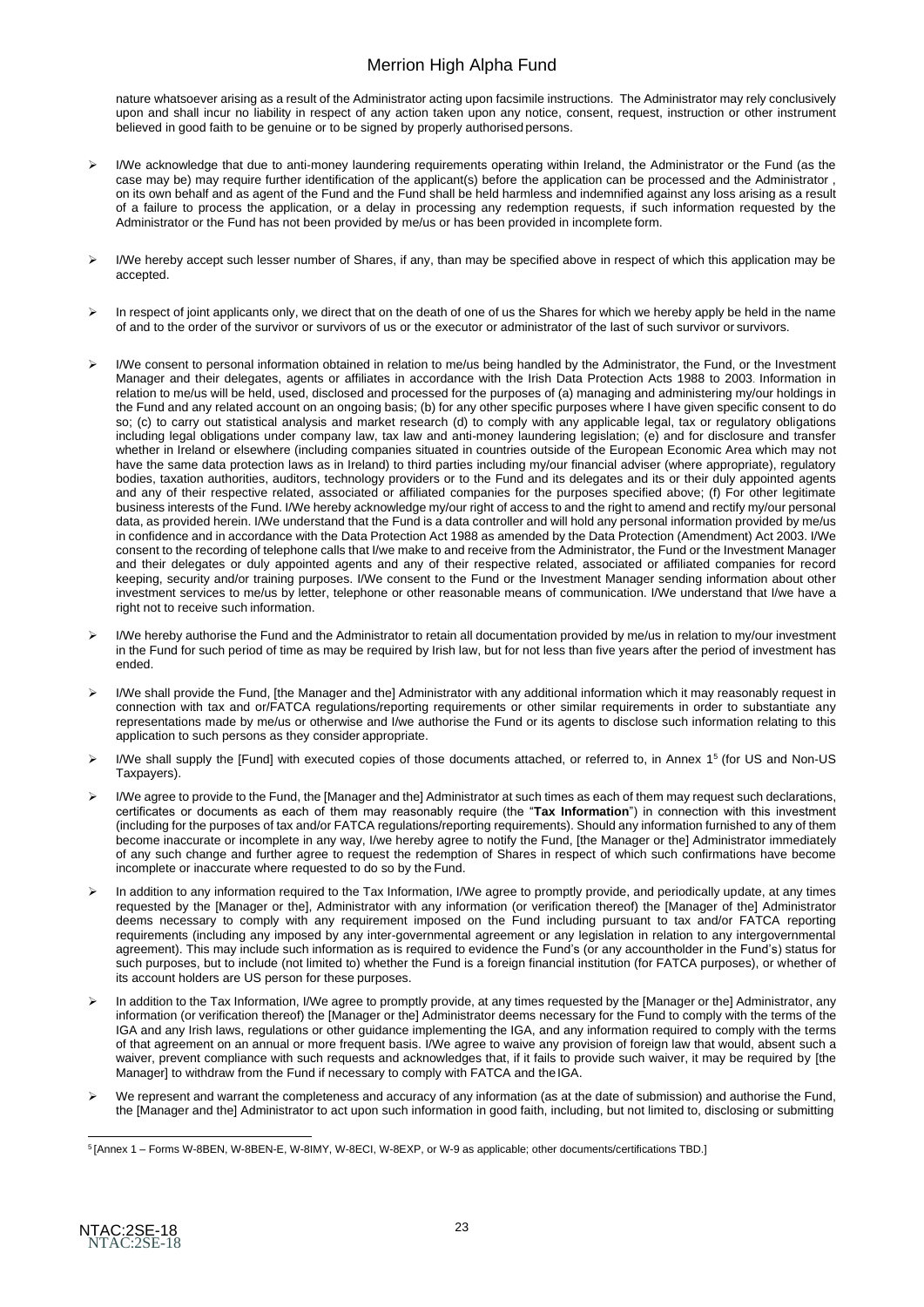such information to the Irish tax authorities. We represent and warrant that we have any requisite consent to disclose any information to you. The Fund shall have no obligation to carry out any investigation with respect to the truth, accuracy or completeness of any information provided by us and I/We will, on demand, hold the Fund harmless from any liability resulting from the my/our failure to provide complete and accurate Information.

- I/We hereby acknowledge that if I/we fail to provide the any information on a timely basis, I/We may be subject to 30% U.S. withholding tax on the investor's share of "withholdable payments" (as defined for purposes of FATCA) received by the Fund.
- ➢ I/We hereby acknowledge that if I/we fail to provide the any information and such failure results in the Fund being unable to comply with the IGA, the [Manager] may exercise its right to completely redeem an applicant (at any time upon any or no notice). I/We further acknowledge and agree to indemnify the Fund and its other investors for any losses resulting from our failure to meet its obligations under this Section, including any U.S. withholding tax imposed on the Fund.
- ➢ I/We hereby acknowledge that any notice or document may be served by the Fund or Administrator on me/us in the manner specified from time to time in the Prospectus and, for the purposes of the Electronic Commerce Act 2000, if I have provided an e-mail address or fax number to the Fund or its delegate, consent to any such notice or document being sent to me/us by fax or electronically to the fax number or e-mail address previously identified to the Fund or its delegate which I/we acknowledge constitutes effective receipt by me/us of the relevant notice or document. I/we acknowledge that I/we am/are not obliged to accept electronic communication and may at any time choose to revoke my/our agreement to receive communications by fax or electronically by notifying the Fund in writing at the above address, provided that my/our agreement to receive communications by fax or electronically shall remain in full force and effect pending receipt by the Fund of written notice of such revocation.

#### **Declaration of Residence outside of Ireland6\***

**Applicants resident outside Ireland are required by the Irish Revenue Commissioners to make the following declaration which is in a format authorised by them, in order to receive payment without deduction of tax. It is important to note that this declaration, if it is then still correct, shall apply in respect of any subsequent acquisitions of Shares.**

| Declaration on own behalf                                                                                                                                                                                                                                     |                                                                                                                                                                                                                                                                                                                          |  |  |
|---------------------------------------------------------------------------------------------------------------------------------------------------------------------------------------------------------------------------------------------------------------|--------------------------------------------------------------------------------------------------------------------------------------------------------------------------------------------------------------------------------------------------------------------------------------------------------------------------|--|--|
| I/we* declare that I am/we are* applying for the Shares on my own/our own behalf/on behalf of a company* and that I am/we are/the<br>company* is entitled to the Shares in respect of which this declaration is made and that                                 |                                                                                                                                                                                                                                                                                                                          |  |  |
| I am/we are/the company is* not currently resident or ordinarily resident in Ireland, and<br>$\bullet$<br>Should I/we/the company* become resident in Ireland I will/we will* so inform you, in writing, accordingly.<br>$\bullet$                            |                                                                                                                                                                                                                                                                                                                          |  |  |
| *Delete as appropriate (mandatory)                                                                                                                                                                                                                            |                                                                                                                                                                                                                                                                                                                          |  |  |
|                                                                                                                                                                                                                                                               | <b>Declaration as Intermediary</b>                                                                                                                                                                                                                                                                                       |  |  |
| I/we* declare that I am/we are* applying for Shares on behalf of persons:<br>who will be beneficially entitled to the Shares; and,<br>who, to the best of my/our* knowledge and belief, are neither resident nor ordinarily resident in Ireland.<br>$\bullet$ |                                                                                                                                                                                                                                                                                                                          |  |  |
| I/we* also declare that:<br>date of this application will be made on behalf of such persons; and<br>Ireland.<br>*Delete as appropriate (mandatory)                                                                                                            | unless I/we* specifically notify you to the contrary at the time of application, all applications for Shares made by me/us* from the<br>I/we* will inform you in writing if I/we* become aware that any person, on whose behalf I/we* holds Shares, becomes resident in<br><u> 1980 - Andrea Andrew Maria (h. 1980).</u> |  |  |
| Name and address of applicant: example and address of applicant: example and address of applicant:                                                                                                                                                            |                                                                                                                                                                                                                                                                                                                          |  |  |
| Signature of applicant or authorised signatory: _________________________________                                                                                                                                                                             | (Declarant)                                                                                                                                                                                                                                                                                                              |  |  |
| Capacity of authorised signatory (if applicable): Capacity Controllers Date:                                                                                                                                                                                  |                                                                                                                                                                                                                                                                                                                          |  |  |
| Joint applicants :                                                                                                                                                                                                                                            |                                                                                                                                                                                                                                                                                                                          |  |  |
| Names: Names:                                                                                                                                                                                                                                                 | Signatures:                                                                                                                                                                                                                                                                                                              |  |  |
|                                                                                                                                                                                                                                                               |                                                                                                                                                                                                                                                                                                                          |  |  |
| <b>IMPORTANT NOTES:</b><br>Non-resident declarations are subject to inspection by the Irish Revenue Commissioners and it is a criminal offence to make a false declaration.<br>1.                                                                             |                                                                                                                                                                                                                                                                                                                          |  |  |

<sup>&</sup>lt;sup>6</sup> Only applicable to Irish domiciled fund. Client's Irish tax advisors should confirm that content mirrors the Irish Revenue's Prescribed Forms.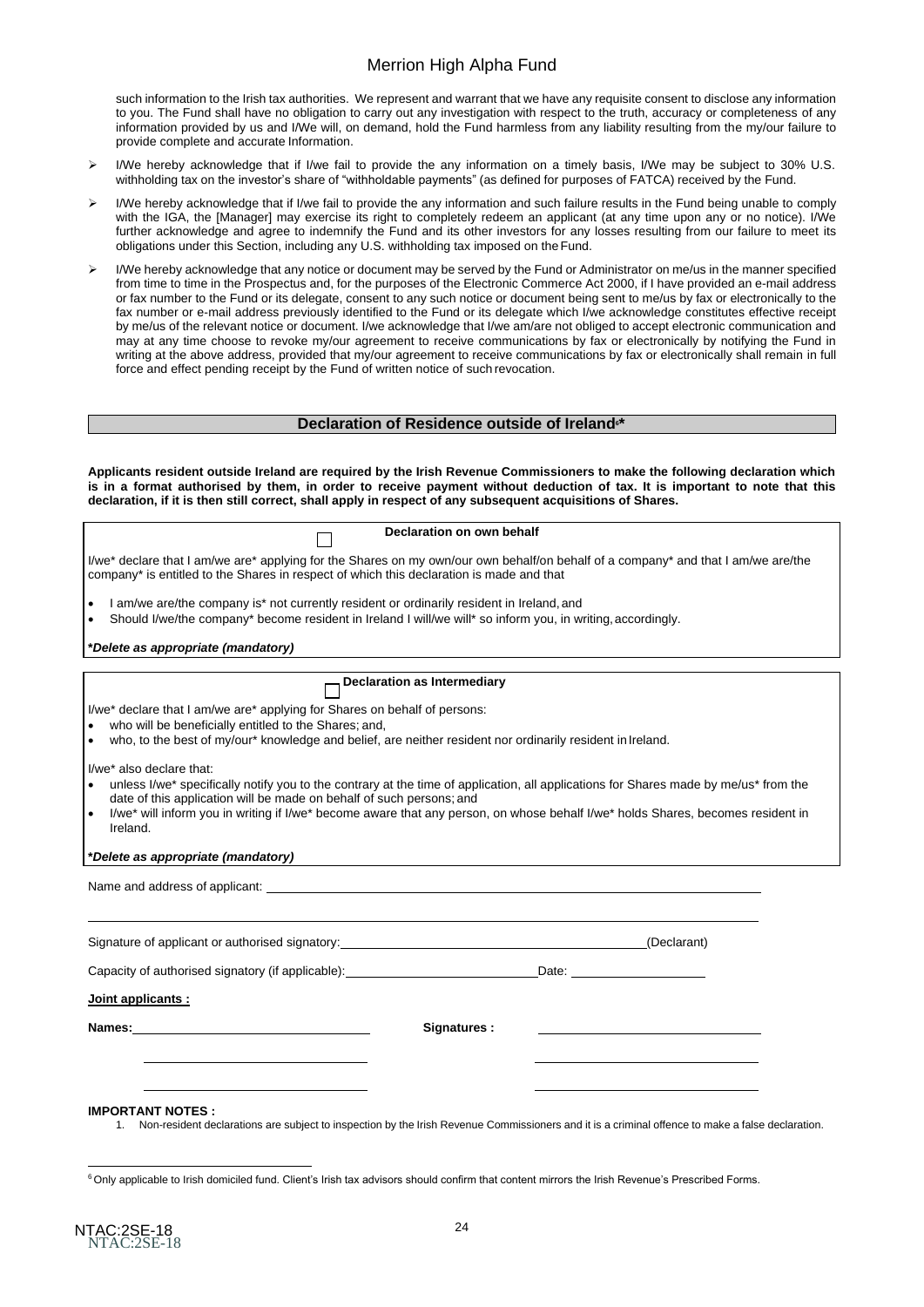- 2. To be valid, the application form (incorporating the declaration required by the Irish Revenue Commissioners) must be signed by the applicant. Where there is more than one applicant, each person must sign. If the applicant is a company, it must be signed by the company secretary or another authorised officer.
- 3. If the application form (incorporating the declaration required by the Irish Revenue Commissioners) is signed under power of attorney, a copy of the power of attorney must be furnished in support of the signature

#### **Declaration of Residence within Ireland<sup>7</sup> Declaration referred to in Section 739D(6) Taxes Consolidation Act, 1997**

- $\Box$  I declare that the information contained in this declaration is true and correct.
- □ I also declare that I am applying for the Shares on behalf of the applicant named below who is entitled to the Shares in respect of which this declaration is made and is a person referred to in Section 739D (6) of the Taxes Consolidation Act, 1997, being a person who is: (please tick as appropriate).
- ➢ A pension scheme
- ➢ A company carrying on life business within the meaning of section 706 TCA1997
- ➢ An investment undertaking
- $\triangleright$  A special investment scheme
- A unit trust to which section 731(5) (a) TCA 1997 applies:
- ➢ A charity being a person referred to in section 739D(6)(f)(i) TCA 1997;
- ➢ A qualifying management company
- ➢ A specified company
- ➢ Entitled to exemption from income tax and capital gains tax by virtue of sections 784A(2), and 787I of the TCA 1997, (see further
- requirements for Qualifying Fund Manager below).
- ➢ A credit union to which Section 2 of the Credit Union Act, 1997 applies.

#### Additional requirement where the declaration is completed on behalf of a pension scheme, a company carrying on life business **within the meaning of section 706 TCA 1997, an investment undertaking, a special investment scheme, a unit trust to which section 731(5) (a) TCA applies, a qualifying management company or a credit union to which Section 2 of the Credit Union Act 1997 applies**

□ I undertake that, in the event that the Shares cease to be assets of the \*pension scheme/company carrying on life business within the meaning of section 706 TCA 1997/investment undertaking/special investment scheme/unit trust to which section 731(5) (a) TCA applies/qualifying management company/credit union to which Section 2 of the Credit Union Act 1997 applies, including a case where the Shares are transferred to another such entity, I will, by written notice, bring this fact to the attention of the investment undertaking accordingly. (\*Delete as appropriate)

#### **Additional requirements where the declaration is completed on behalf of a Charity**

- $\Box$  I also declare that at the time of making this declaration, the Shares in respect of which this declaration is made are held for charitable purposes only and;
- □ Form part of the assets of a body of persons or trust related by the Revenue Commissioners as a body or trust established for charitable purposes only, or are, according to the rules or regulations established by statute, charter, decree, deed of trust or will, held for charitable purposes only and are so treated by the Revenue Commissioners.
- □ I undertake that, in the event that the person referred to in paragraph (7) (d) of Schedule 2B TCA 1997 ceases to be a person referred to in Section 739D(6)(f)(i) TCA 1997, I will by written notice, bring this fact to the attention of the investment undertaking accordingly.

#### **Additional requirements where the declaration is completed by a Qualifying Fund Manager**

I also declare that at the time this declaration is made, the Shares/Units in respect of which this declaration is made;

- □ Are assets of an \*approved retirement fund/an approved minimum retirement fund, and
- □ Are managed by the declarant for the individual named below who is beneficially entitled to the Shares.

I undertake that, if the Shares cease to be assets of the \*approved retirement fund/the approved minimum retirement fund, including a case where the Shares are transferred to another such fund, I will, by written notice, bring this fact to the attention of the investment undertaking accordingly. (\* Delete as appropriate)

#### **Additional requirements where the declaration is completed by an Intermediary**

I/we\* declare that I am/we are\* applying for Shares on behalf of persons who

- □ to the best of my/our\* knowledge and belief, have beneficial entitlement to each of the Shares in respect of which this declaration
- is made; and □ is a person referred to in section 739D(6) TCA 1997.

I/we\* also declare that

- □ unless I/we\* specifically notify you to the contrary at the time of application, all applications for Shares made by me/us\* from the date of this application will be made on behalf of persons referred to in section 739D(6) TCA 1997; and
- □ I/we\* will inform you in writing if I/we\* become aware that any person ceases to be a person referred to in section 739D(6) TCA 1997. (**\*** Delete as appropriate)

<sup>&</sup>lt;sup>7</sup> Only applicable to Irish domiciled funds. Client's Irish tax advisors should confirm that content mirrors the Irish Revenue's Prescribed Forms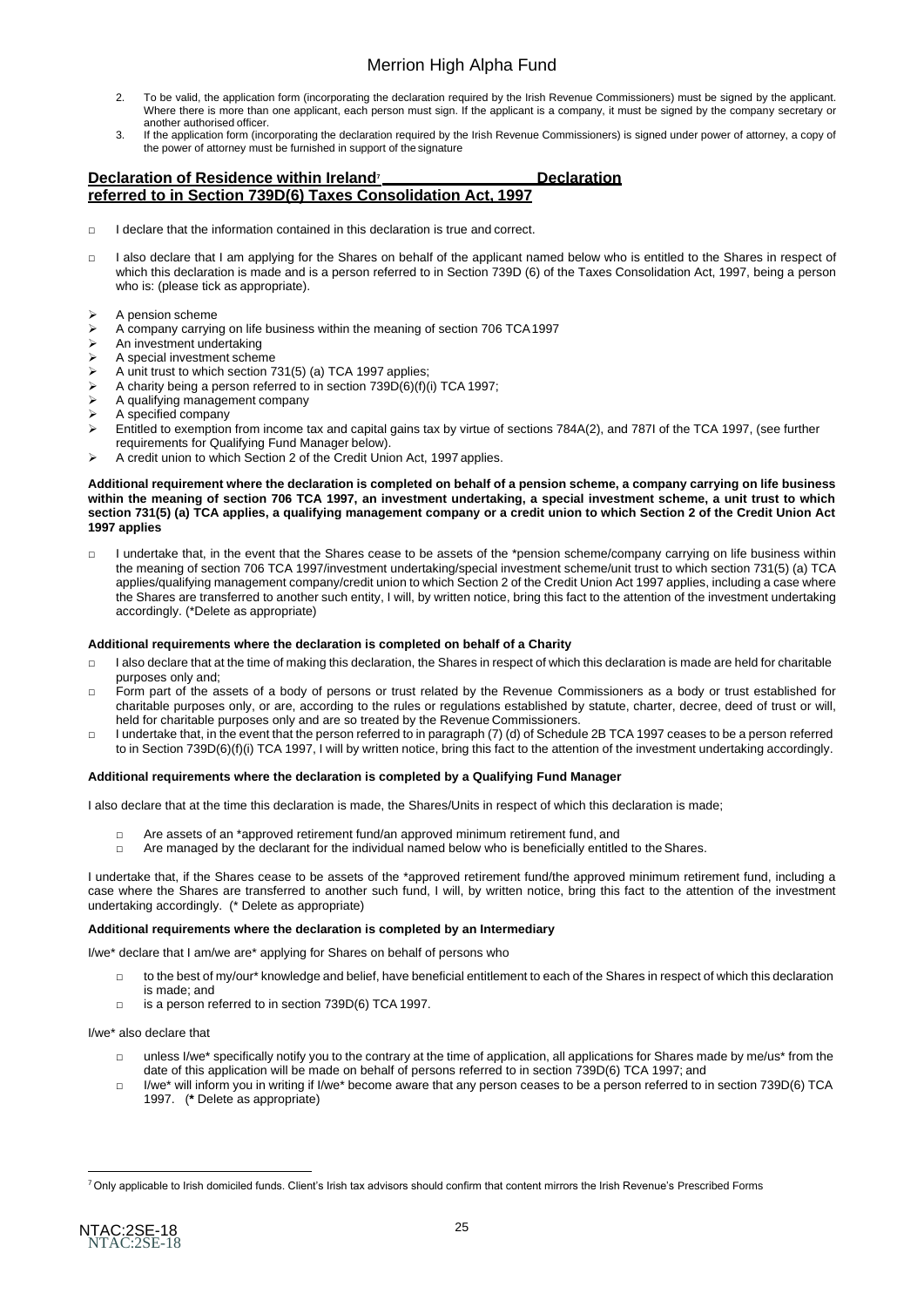| Name of Applicant:                       |       |
|------------------------------------------|-------|
| Irish Tax Reference Number of Applicant: |       |
| <b>Authorised Signatory:</b>             |       |
| Capacity in which declaration is made:   | Date: |

#### **IMPORTANT NOTES:**

- 1. This is a form authorised by the Revenue Commissioners which may be subject to inspection. It is an offence to make a false declaration.
- 2. Tax reference number in relation to a person, has the meaning assigned to it by Section 885 TCA 1997 in relation to a "specified person" within the meaning of that section. In the case of a charity, quote the Charity Exemption Number (CHY) as issued by Revenue. In the case of a qualifying fund manager, quote the tax reference number of the beneficial owner of the Shares.
- 3. In the case of (i) an exempt pension scheme, the administrator must sign the declaration (ii) a retirement annuity contract to which Section 784 or 785 applies, the person carrying on the business of granting annuities must sign the declaration (iii) a trust scheme, the trustees must sign the declaration. In the case of a charity, the declaration must be signed by the trustees or other authorised officer of a body of persons or trust established for charitable purposes only within the meaning of Sections 207 and 208 TCA 1997. In the case of a company, the declaration must be signed by the company secretary or other authorised officer. In the case of a unit trust it must be signed by the trustees. In any other case, it must be signed by an authorised officer of the entity concerned or a person who holds a power of attorney from the entity. If the latter, a copy of the power of attorney should be furnished in support of this declaration.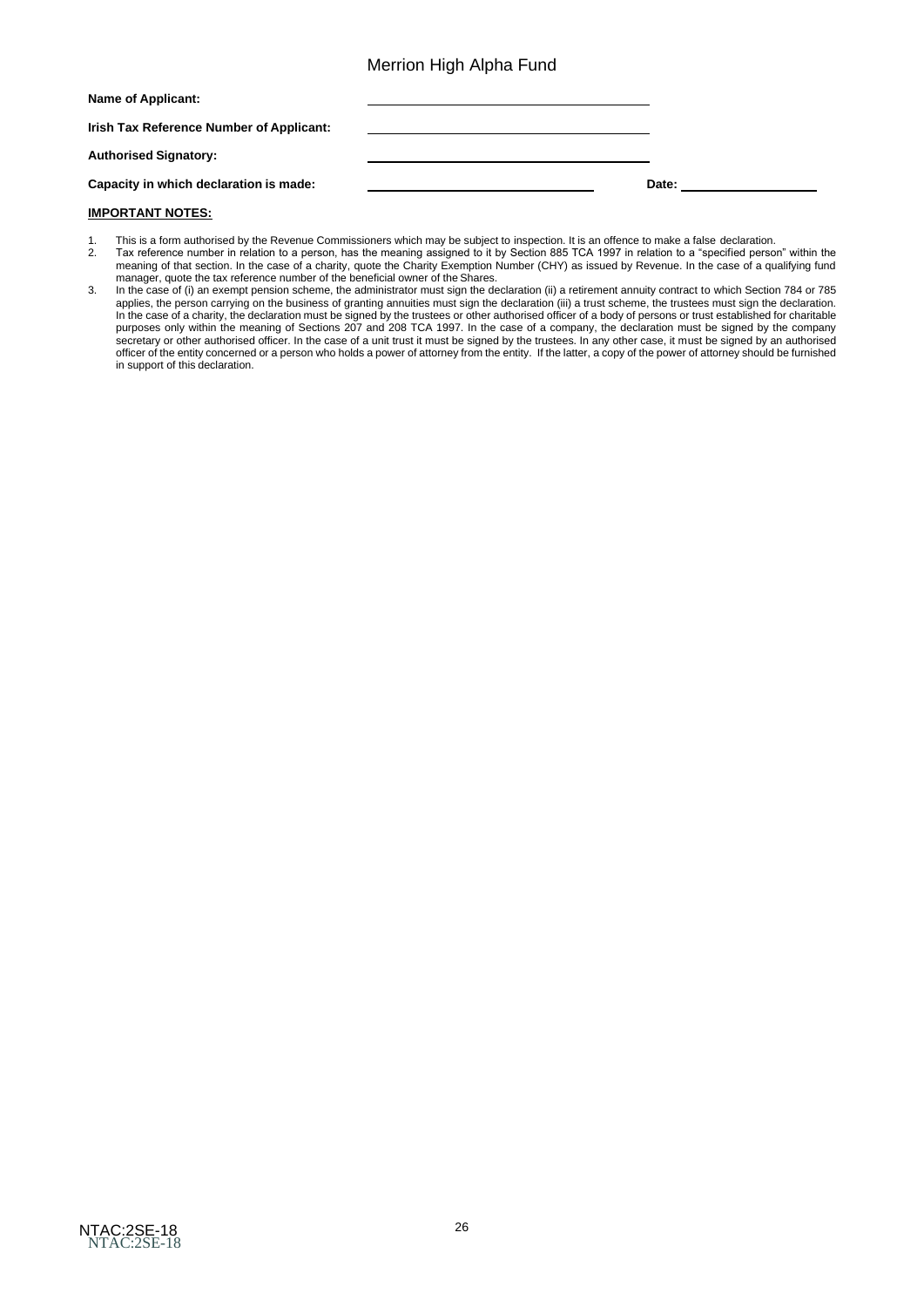# **DATA PROTECTION NOTICE**

*This notice sets out how the Fund will process personal information (as a Data Controller)*

Where your details are provided to the Fund as a consequence of your investment in the Fund, then the Fund, acting as a data controller may itself (or through a third party such as Northern Trust International Fund Administration Services (Ireland) Limited (the "**Administrator**") acting in its capacity as the Fund's administrator process your personal information or that of your directors, officers, employees and/or beneficial owners. When processing your personal information, there may also be times where the Administrator will act as a data controller. In connection with this, please note the following:

#### **Purposes of Processing and Legal basis for processing**

Your personal data may be processed by the Fund or the Administrator (or any of their affiliates, agents, employees, delegates or subcontractors) for the following purposes:

- to facilitate the opening of your account with the Fund, the management and administration of your holdings in the Fund and any related account on an on-going basis (the "**Services**") which are necessary for the performance of your contract with the Fund, including without limitation the processing of redemption, conversion, transfer and additional subscription requests and the payment of distributions;
- in order to carry out anti-money laundering checks and related actions which the Fund considers appropriate to meet any legal obligations imposed on the Fund relating to, or the processing in the public interest or to pursue the [Fund's] legitimate interests in relation to, the prevention of fraud, money laundering, terrorist financing, bribery, corruption, tax evasion and to prevent the provision of financial and other services to persons who may be subject to economic or trade sanctions, on an on-going basis, in accordance with the Fund and the Administrator's anti-money laundering procedures;
- to report tax related information to tax authorities in order to comply with a legal obligation;
- to monitor and record calls and electronic communications for (i) processing and verification of instructions, (ii) investigation and fraud prevention purposes, (iii) for crime detection, prevention, investigation and prosecution, (iv) to enforce or defend the Fund and its affiliates', itself or through third parties to whom it delegates such responsibilities or rights in order to comply with any legal obligation imposed on the Fund,  $(v)$  to pursue the Fund's legitimate interests in relation to such matters or  $(vi)$  where the processing is in the public interest;
- to disclose information to other third parties such as service providers of the Fund, auditors, regulatory authorities and technology providers in order to comply with any legal obligation imposed on the Fund or in order to pursue the legitimate interests of the Fund;
- to monitor and record calls for quality, business analysis, training and related purposes in order to pursue the legitimate interests of the Fund to improve its service delivery;
- to update and maintain records and fee calculation;
- to retain AML and other records of individuals to assist with the subsequent screening of them by the Administrator including in relation to other funds or clients of the Administrator in pursuance of the Administrator's and its clients' legitimateinterests;

and which are necessary to comply with the Fund or the Administrator's legal obligations and/or which are necessary for the Fund or the Administrator's legitimate interests indicated above and/or the processing is in the public interest.

#### **Recipients of Data and International Transfer of Data**

The Fund may disclose your personal information as follows:

- to its service providers, including the Administrator, and their affiliates, and other third party service providers engaged by the Fund in order to process the data for the above mentioned purposes;
- to competent authorities (including tax authorities), courts and bodies as required by law or requested or to affiliates for internal investigations and reporting; and

The disclosure of personal information to the third parties set out above may involve the transfer of data to the USA and other jurisdictions outside the European Economic Area (**EEA**) in accordance with the requirements of the General Data Protection Regulation. Such countries may not have the same data protection laws as your jurisdiction. The Fund has authorised the Administrator as its agent to put in place Standard Contractual Clauses with relevant parties to whom personal data will be transferred. Please contact the Administrator for copies of the Standard Contractual Clauses that have been entered into on behalf of theFund.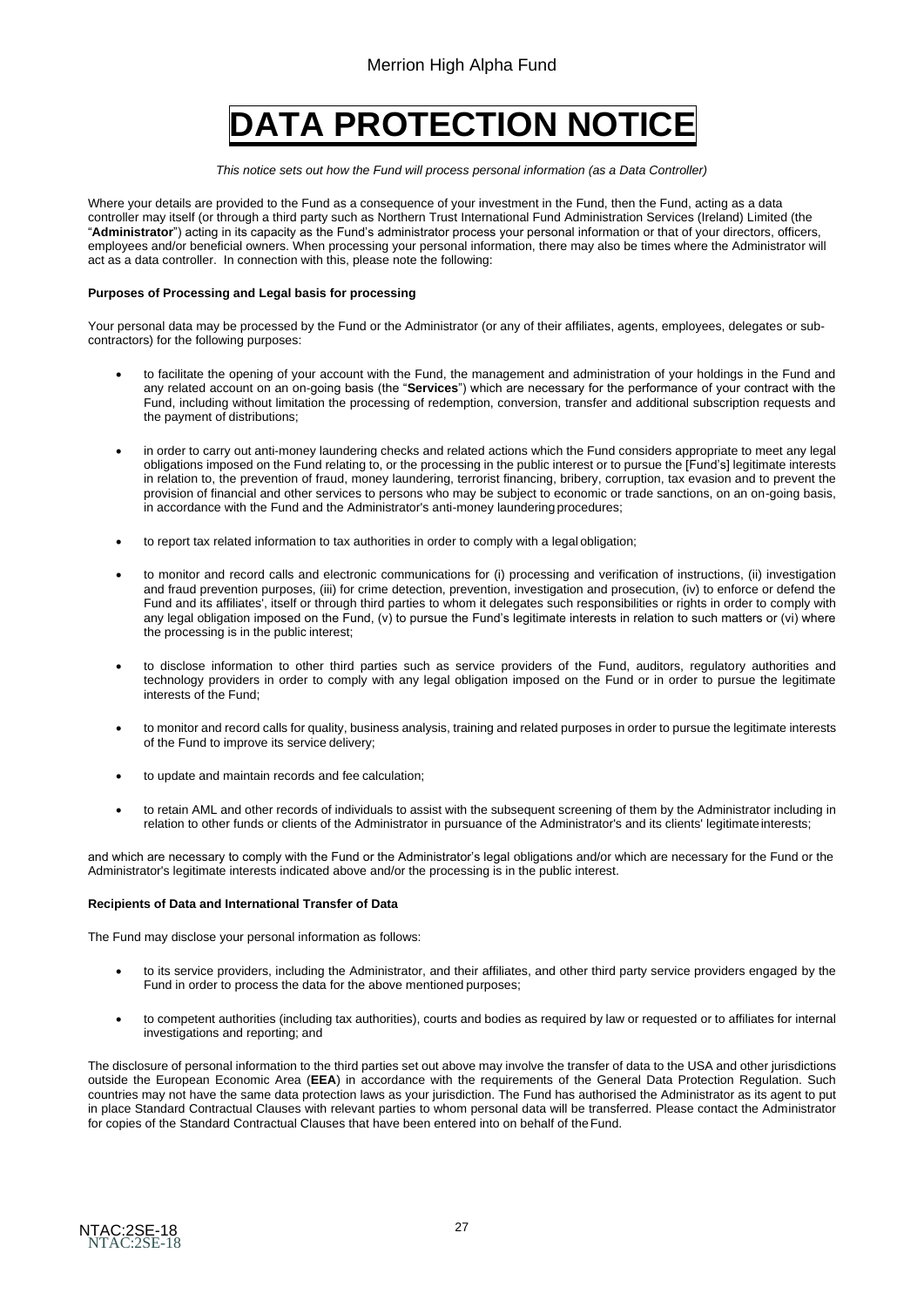#### **Retention period**

The Fund and the Administrator will retain your personal information for as long as required for the Fund or the Administrator to perform the Services or perform investigations in relation to same depending on whether additional legal/regulatory obligations mandate that the Fund retains your personal information.

#### **Data Subject Rights**

You have the following rights, in certain circumstances, in relation to your personal information:

- Right to access your personal information.
- Right to rectify your personal information.
- Right to restrict the use of your personal information (in certain specific circumstances).
- Right to request that your personal information is erased (in certain specific circumstances).
- Right to object to processing of your personal information (in certain specific circumstances).
- Right to data portability (in certain specific circumstances).

Where the Fund or the Administrator requires your personal information to comply with AML or other legal requirements, failure to provide this information means the Fund may not be able to accept you as an investor in the Fund.

You have the right to lodge a complaint with a supervisory authority in the EU Member State of your habitual residence or place of work or in the place of the alleged infringement if you consider that the processing of personal data relating to you carried out by the Fund or its service providers infringes the General Data Protection Regulation.

#### **How to contact us**

If you have any questions about our use of your personal information, please contact us by email at [info@merrion-investments.ie](mailto:info@merrion-investments.ie) or telephone at +353 1 6702500.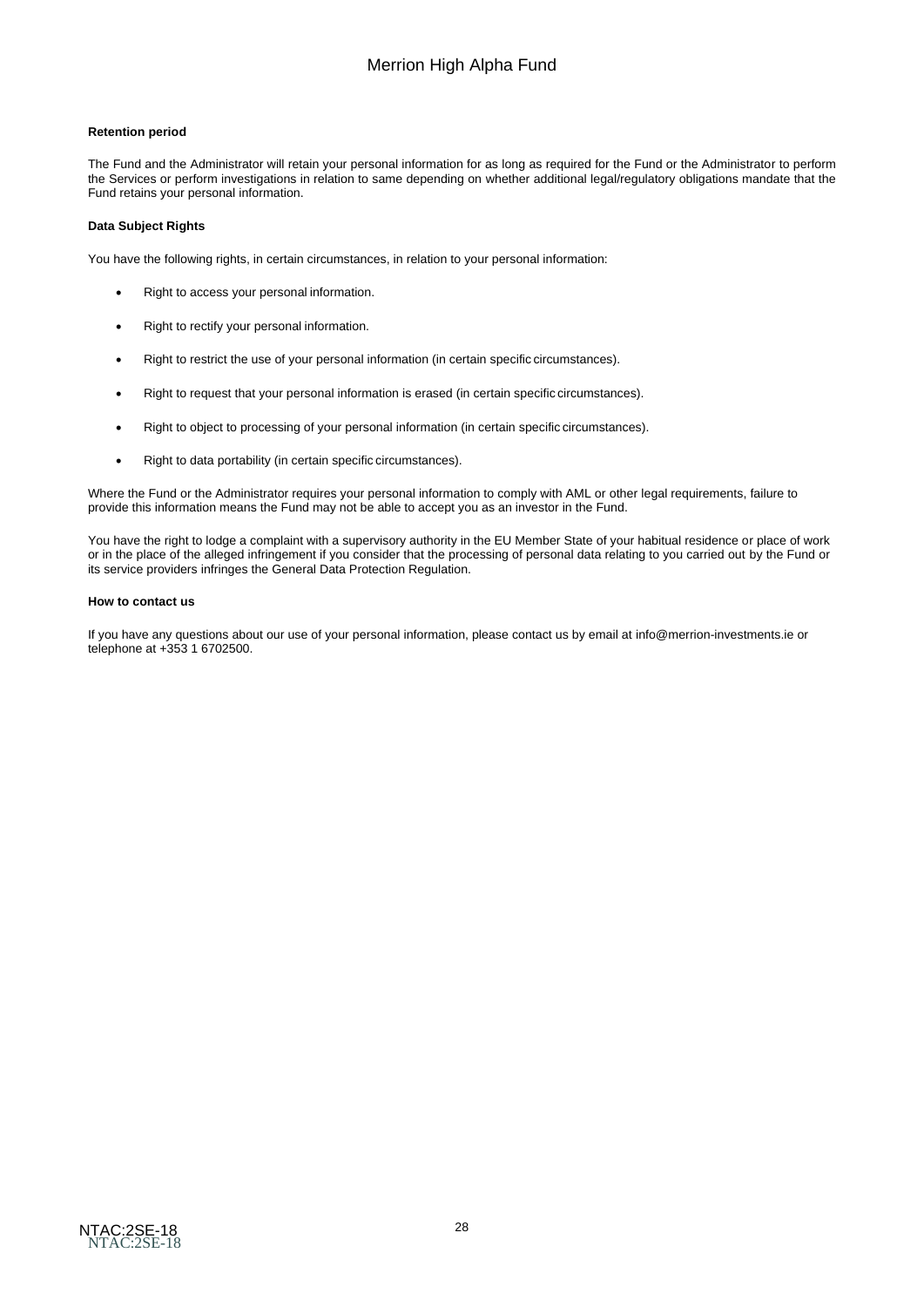| <b>SIGNATURE</b>                                                                                                                                                                                                                                                                                                                                                                                                                                                                                                                                                                              |                                                          |  |  |  |
|-----------------------------------------------------------------------------------------------------------------------------------------------------------------------------------------------------------------------------------------------------------------------------------------------------------------------------------------------------------------------------------------------------------------------------------------------------------------------------------------------------------------------------------------------------------------------------------------------|----------------------------------------------------------|--|--|--|
|                                                                                                                                                                                                                                                                                                                                                                                                                                                                                                                                                                                               |                                                          |  |  |  |
| I/We declare that the information contained in this form and any attached documentation is true and accurate to the best of my/our<br>knowledge and belief. I/we certify that: (i) I/we meet the minimum criteria for a Qualifying Investor as detailed above and as described<br>in the Prospectus; (ii) I am/we are aware of the risk involved in the proposed investment; (iii) I am / we are aware of the fact that<br>inherent in such investments is the potential to lose all of the sum invested; and<br>(iv) I/we agree to all the representations, warranties and covenants herein. |                                                          |  |  |  |
|                                                                                                                                                                                                                                                                                                                                                                                                                                                                                                                                                                                               |                                                          |  |  |  |
| DATE: 2008 - 2008 - 2009 - 2009 - 2009 - 2009 - 2009 - 2009 - 2009 - 2009 - 2009 - 2009 - 2009 - 2009 - 2009 -                                                                                                                                                                                                                                                                                                                                                                                                                                                                                |                                                          |  |  |  |
| <b>SIGNED</b>                                                                                                                                                                                                                                                                                                                                                                                                                                                                                                                                                                                 | SIGNATORY CAPACITY IF APPLICABLE (I.E. DIRECTOR/MANAGER) |  |  |  |
| 1. The contract of the contract of the contract of the contract of the contract of                                                                                                                                                                                                                                                                                                                                                                                                                                                                                                            |                                                          |  |  |  |
|                                                                                                                                                                                                                                                                                                                                                                                                                                                                                                                                                                                               |                                                          |  |  |  |
|                                                                                                                                                                                                                                                                                                                                                                                                                                                                                                                                                                                               |                                                          |  |  |  |
| <u> 1980 - Jan Stein Berlin, Amerikaansk politiker (</u>                                                                                                                                                                                                                                                                                                                                                                                                                                                                                                                                      |                                                          |  |  |  |
|                                                                                                                                                                                                                                                                                                                                                                                                                                                                                                                                                                                               |                                                          |  |  |  |
|                                                                                                                                                                                                                                                                                                                                                                                                                                                                                                                                                                                               |                                                          |  |  |  |
| IN THE CASE OF ALL JOINT HOLDERS - ALL HOLDERS MUST COMPLETE THIS DECLARATION                                                                                                                                                                                                                                                                                                                                                                                                                                                                                                                 |                                                          |  |  |  |

# **APPENDIX [1] <sup>8</sup>**

"**United States**" means the United States of America, its territories and possessions, any state of the United States, and the District of Columbia.

"**U.S. person**" means:

Any natural person resident in the United States;

Any partnership or corporation organised or incorporated under the laws of the United States;

Any estate of which any executor or administrator is a U.S. person;

Any trust of which any trustee is a U.S. person;

Any agency or branch of a non-United States entity located in the United States;

Any non-discretionary account or similar account (other than an estate or trust) held by a dealer or other fiduciary for the benefit of a U.S. person;

Any discretionary account or similar account (other than an estate or trust) held by a dealer or other fiduciary organised, incorporated, or (if an individual) resident in the United States; and

Any partnership or corporation if: (A) organised or incorporated under the laws of any jurisdiction other than the United States; and (B) formed by a U.S. person principally for the purpose of investing in securities not registered under the United States Securities Act of 1933, as amended unless it is organised or incorporated, and owned, by "accredited investors" (as defined in Rule 501(a) under the United States Securities Act of 1933, as amended) who are not natural persons, estates ortrusts.

Notwithstanding the foregoing paragraphs (i) through (viii):

- any discretionary account or similar account (other than an estate or trust) held for the benefit or account of a non-U.S. person by a dealer or other professional fiduciary organised, incorporated, or (if an individual) resident in the United States shall not be deemed to be a "U.S. person";
- any estate of which any professional fiduciary acting as executor or administrator is a U.S. person shall not be deemed to be a "U.S. person" if: (i) an executor or administrator of the estate who is not a U.S. person has sole or shared investment discretion with respect to the assets of the estate; and (ii) the estate is governed by laws other than those of the UnitedStates;
- any trust of which any professional fiduciary acting as trustee is a U.S. person shall not be deemed to be a "U.S. person" if a trustee who is not a U.S. person has sole or shared investment discretion with respect to the trust assets, and no beneficiary of the trust (and no settlor if the trust is revocable) is a U.S. person;

<sup>&</sup>lt;sup>8</sup> To be reviewed/prepared by Client's US counsel if applicable.